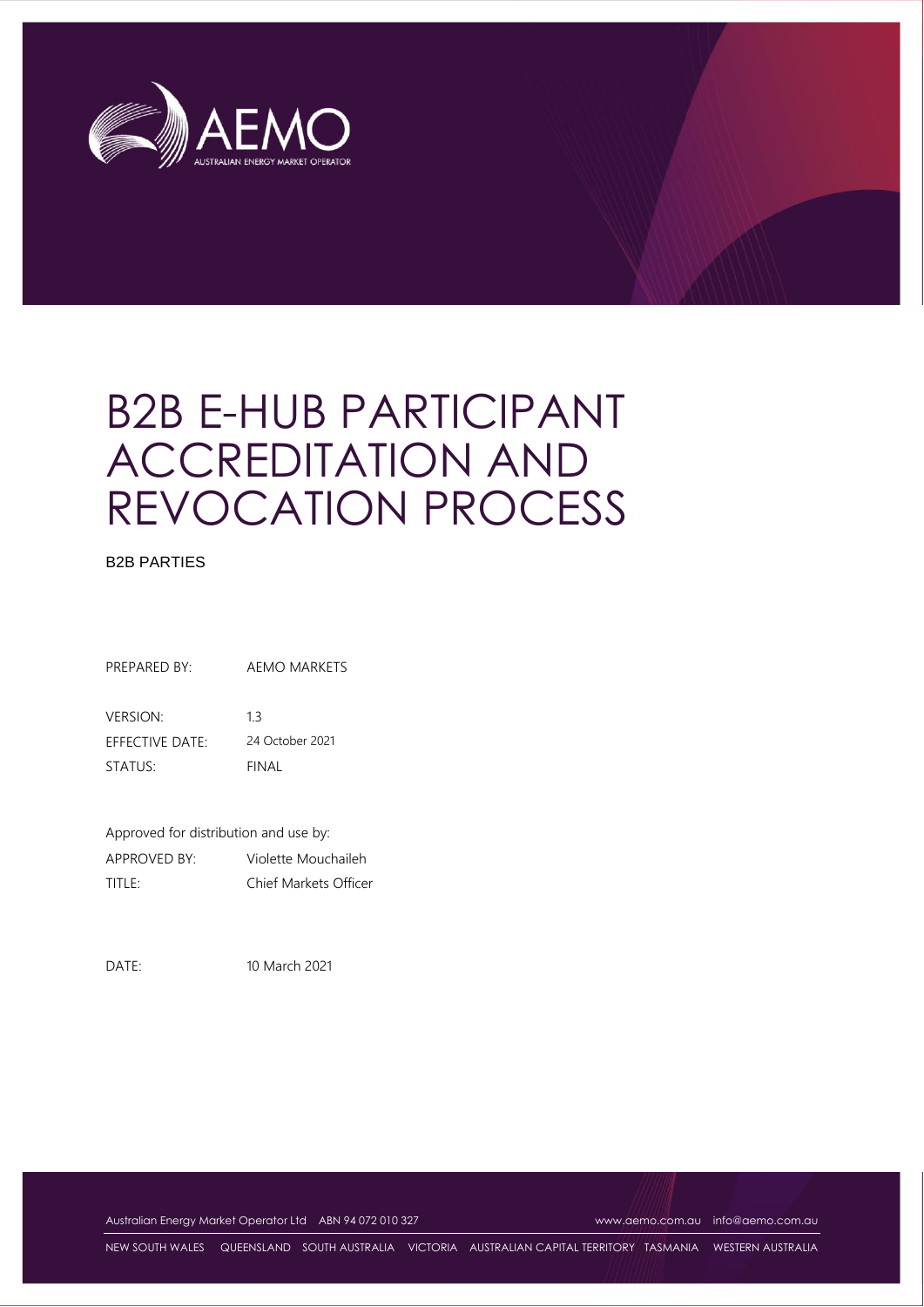

# **VERSION RELEASE HISTORY**

| Version | <b>Effective Date</b> | Summary of Changes                                                                                                                                                                                                                                               |
|---------|-----------------------|------------------------------------------------------------------------------------------------------------------------------------------------------------------------------------------------------------------------------------------------------------------|
| 1.0     | 1 Dec 2017            | First Issue.<br>Document incorporates:<br>National Electricity Amendment (Expanding competition in metering and<br>$\bullet$<br>related services) Rule 2015 No. 12<br>National Electricity Amendment (Updating the electricity B2B framework) Rule 2016<br>No. 6 |
| 1.1     | 1 Dec 2017            | Amended to incorporate requirements for MSATS Browser (LVI).                                                                                                                                                                                                     |
| 1.2     | 3 Jun 2019            | Amended to incorporate feedback from participants after the commencement of<br>accreditation and to incorporate requirements for Third Party B2B Participants                                                                                                    |
| 1.3     | 24 Oct 2021           | Update to incorporate National Electricity Amendment (Wholesale demand response<br>mechanism) Rule 2020 No. 9                                                                                                                                                    |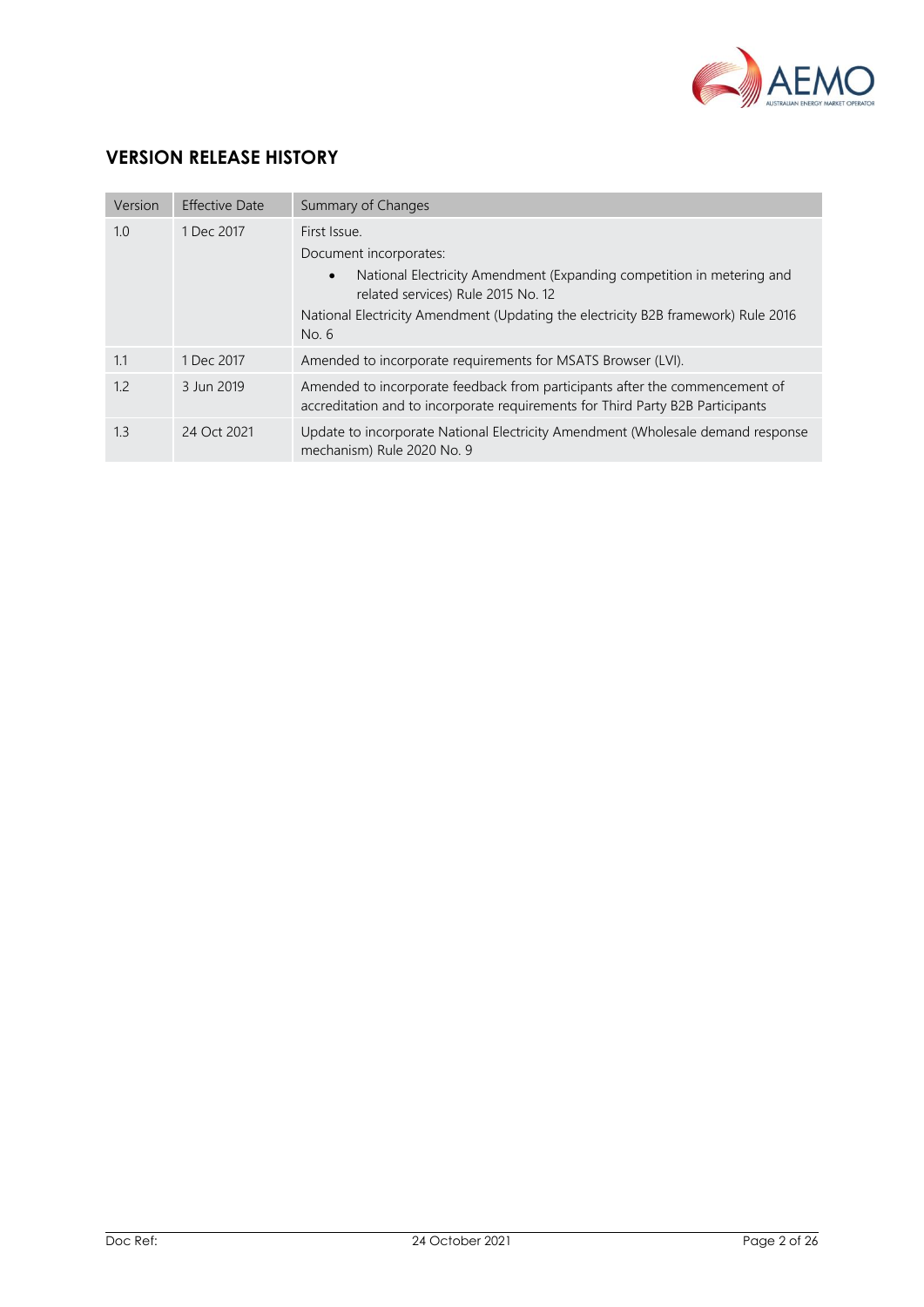

# **CONTENTS**

| 1.   | <b>INTRODUCTION</b>                                                | $\boldsymbol{4}$ |
|------|--------------------------------------------------------------------|------------------|
| 1.1. | Purpose and Scope                                                  | 4                |
| 1.2. | Definitions and Interpretation                                     | 4                |
| 1.3. | Related AEMO Documents                                             | 4                |
| 2.   | <b>ACCREDITATION PROCESS</b>                                       | 6                |
| 2.1. | Preparation                                                        | 6                |
| 2.2. | Application                                                        | $\overline{7}$   |
| 2.3. | Queuing Policy                                                     | $\overline{7}$   |
| 2.4. | Pre-Production Assessment                                          | 8                |
| 2.5. | Applicant System Testing                                           | 9                |
| 2.6. | Completion of Review                                               | 11               |
| 3.   | RE-ACCREDITATION                                                   | 12               |
| 4.   | REVOCATION PROCESS                                                 | 12               |
|      | APPENDIX A. APPLICATION FORM                                       | 13               |
| A.1  | <b>Applicant Details</b>                                           | 13               |
| A.2  | Declaration                                                        | 13               |
| A.3  | <b>Contact Details</b>                                             | 13               |
| A.4  | Information Required For AEMO'S Market Systems                     | 14               |
|      | APPENDIX B.<br><b>TEST TRANSACTIONS</b>                            | 19               |
|      | APPENDIX C.<br>THIRD PARTY B2B PARTICIPANT ACCREDITATION CHECKLIST | 24               |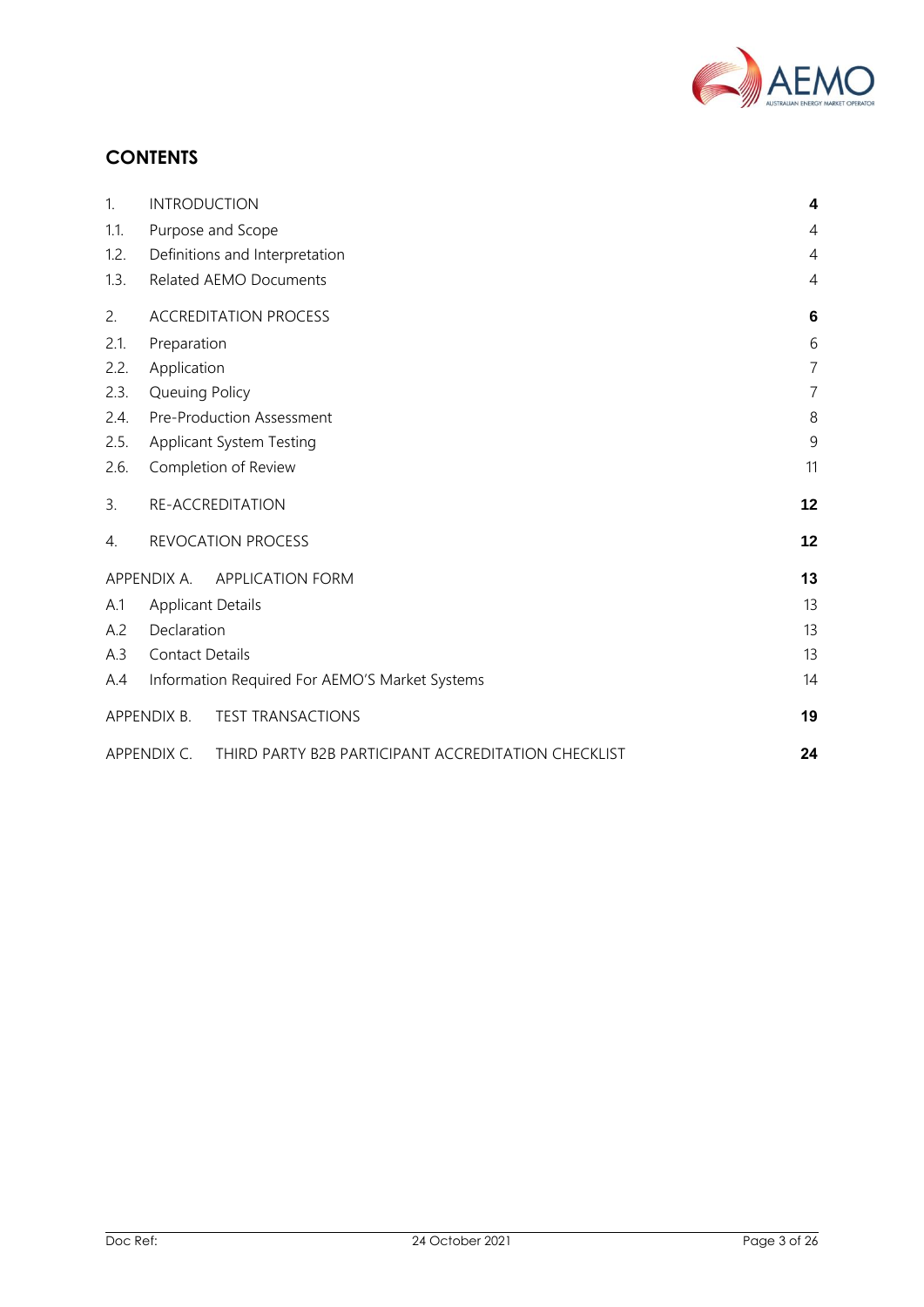

## <span id="page-3-0"></span>**1. INTRODUCTION**

## <span id="page-3-1"></span>**1.1. Purpose and Scope**

- (a) This is the Accreditation and Revocation process AEMO adopts when accrediting a person as a *B2B e-Hub Participant* to use the *B2B e-HUB* and the circumstances under which accreditation can be revoked.
- (b) This Procedure has effect only for the purposes set out in the NER. The NER and the National Electricity Law prevail over this Procedure to the extent of any inconsistency.
- (c) The purpose of this accreditation is to ensure that the applicant's processes and IT systems are ready to interact with AEMO's systems safely and securely and will deliver data in the appropriate format after accreditation in accordance with the B2B. The accreditation will not include requirements related to the quality of the data in the transactions or any back office processes.
- (d) The accreditation is performed by the applicant conducting a self-certification process in the *B2B e-Hub's* pre-production environment. Refer to MSATS User Guide for the self-certification process.

## <span id="page-3-2"></span>**1.2. Definitions and Interpretation**

The Retail Electricity Market Procedures – Glossary and Framework:

- (a) is incorporated into and forms part of this process; and
- (b) should be read with this process.

## <span id="page-3-3"></span>**1.3. Related AEMO Documents**

| Title                                                                   | Location                                                                                                                                |
|-------------------------------------------------------------------------|-----------------------------------------------------------------------------------------------------------------------------------------|
| Retail Electricity Market Procedures -<br>Glossary and Framework        | http://www.aemo.com.au/Electricity/National-Electricity-Market-<br>NEM/Retail-and-metering/Glossary-and-Framework                       |
| <b>B2B Procedure: Service Order Process</b>                             | http://www.aemo.com.au/Electricity/National-Electricity-<br>Market-NEM/Retail-and-metering/Business-to-business-<br>procedures          |
| B2B Procedure: Customer and Site Details<br><b>Notification Process</b> | http://www.aemo.com.au/Electricity/National-Electricity-<br>Market-NEM/Retail-and-metering/Business-to-business-<br>procedures          |
| B2B Procedure: Meter Data Process                                       | http://www.aemo.com.au/Electricity/National-Electricity-<br>Market-NEM/Retail-and-metering/Business-to-business-<br>procedures          |
| B2B Procedure: One Way Notification<br>Process                          | http://www.aemo.com.au/Electricity/National-Electricity-<br>Market-NEM/Retail-and-metering/Business-to-business-<br>procedures          |
| B2B Procedure: Technical and Delivery<br>Specification                  | http://www.aemo.com.au/Electricity/National-Electricity-<br>Market-NEM/Retail-and-metering/Business-to-business-<br>procedures          |
| <b>B2B Guide</b>                                                        | http://www.aemo.com.au/Electricity/National-Electricity-<br>Market-NEM/Retail-and-metering/Business-to-business-<br>procedures          |
| NEM RoLR Processes Part A and Part B                                    | http://www.aemo.com.au/Electricity/National-Electricity-<br>Market-NEM/Retail-and-metering/Market-Settlement-and-<br>Transfer-Solutions |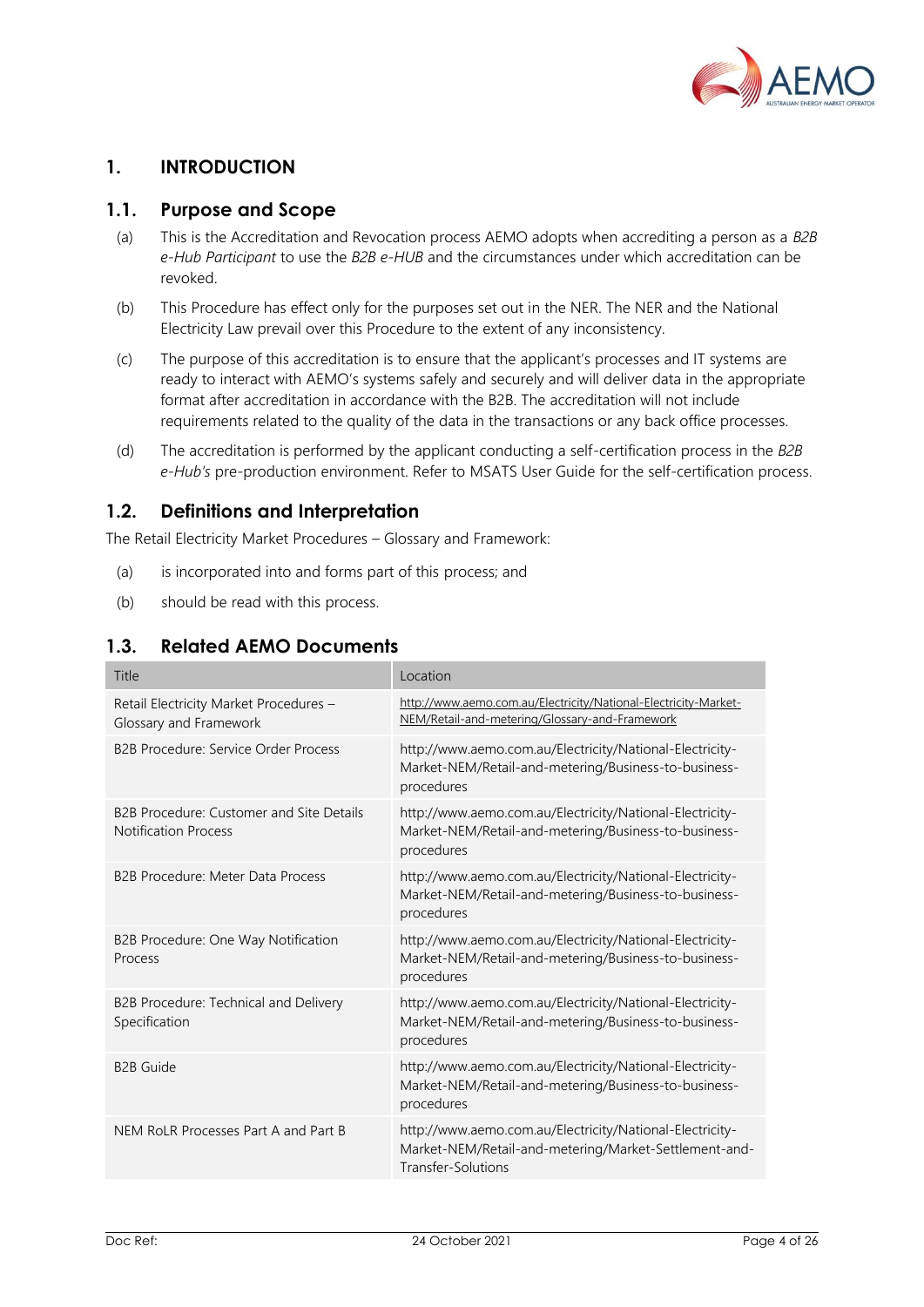

| Title              | Location                                                                                                                                |
|--------------------|-----------------------------------------------------------------------------------------------------------------------------------------|
| Guide to MSATS B2B | http://www.aemo.com.au/Electricity/National-Electricity-<br>Market-NEM/Retail-and-metering/Market-Settlement-and-<br>Transfer-Solutions |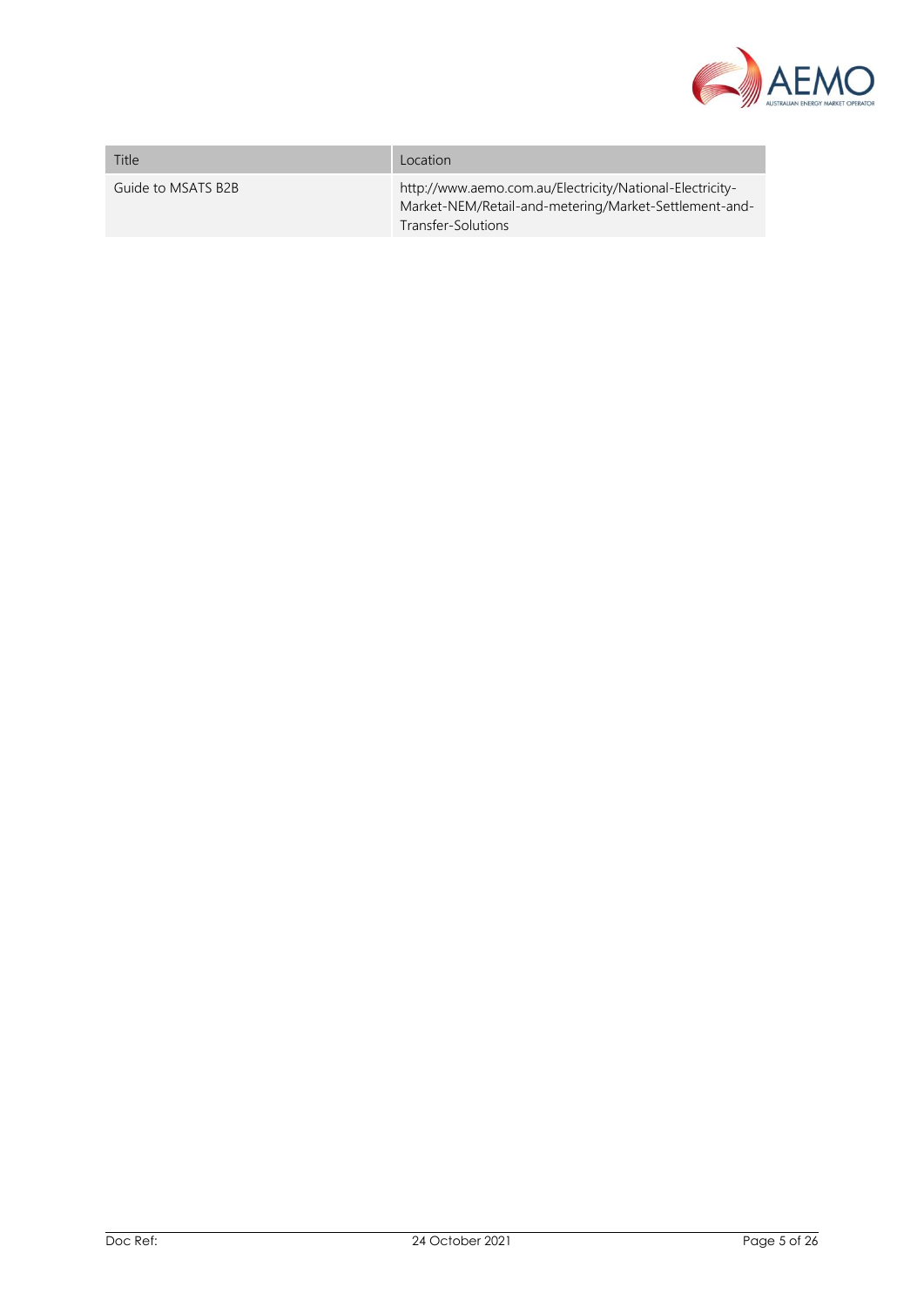

## <span id="page-5-0"></span>**2. ACCREDITATION PROCESS**

## <span id="page-5-1"></span>**2.1. Preparation**

#### **2.1.1. Mandatory Requirement**

- (a) Any person considering using the *B2B e-Hub* must apply for accreditation and must prepare for the accreditation process. This entails carrying out a number of activities, each of which is described in the remainder of section 2.
- (b) The application for accreditation will be based on Participant IDs. A separate Participant ID will be required for each *market* Role and transaction testing related to each *market* Role must be completed.

#### **2.1.2. Pre-Reading**

- (a) AEMO expects the key business personnel of a *B2B e-hub Participant* applicant to be familiar with the regulatory and technical requirements pertaining to the accreditation.
- (b) The table below indicates the pre-reading applicants must complete prior to approaching AEMO about submitting an application to be accredited.

| Document                                                      |
|---------------------------------------------------------------|
| Chapters 7, 10 & 11 of the NER                                |
| B2B Procedure: Customer and Site Details Notification Process |
| <b>B2B Procedure: Service Order Process</b>                   |
| B2B Procedure: Meter Data Process                             |
| B2B Procedure: One Way Notification Process                   |
| B2B Procedure :Technical Delivery Specification               |
| <b>B2B Guide</b>                                              |
| <b>NEM RoLR Processes Part B</b>                              |
| Meter Data File Format Specification NEM 12 & 13              |
| aseXML Guidelines                                             |
| Guide to Transition of aseXML                                 |
| B2B mapping to aseXML (guide)                                 |
| Guide to MSATS B2B                                            |
| <b>SMP User Guide/ Technical Guideline</b>                    |

#### **2.1.3. Outcomes of Accreditation**

Accreditation of a person as a *B2B e-Hub Participant* means that they will be able to:

- (a) Connect to the *B2B e-Hub*;
- (b) Use the *B2B e-Hub* to send to and receive from other *B2B e-Hub Participants*:
	- o documents that conform to the current aseXML schema; and
	- o CSV data where applicable.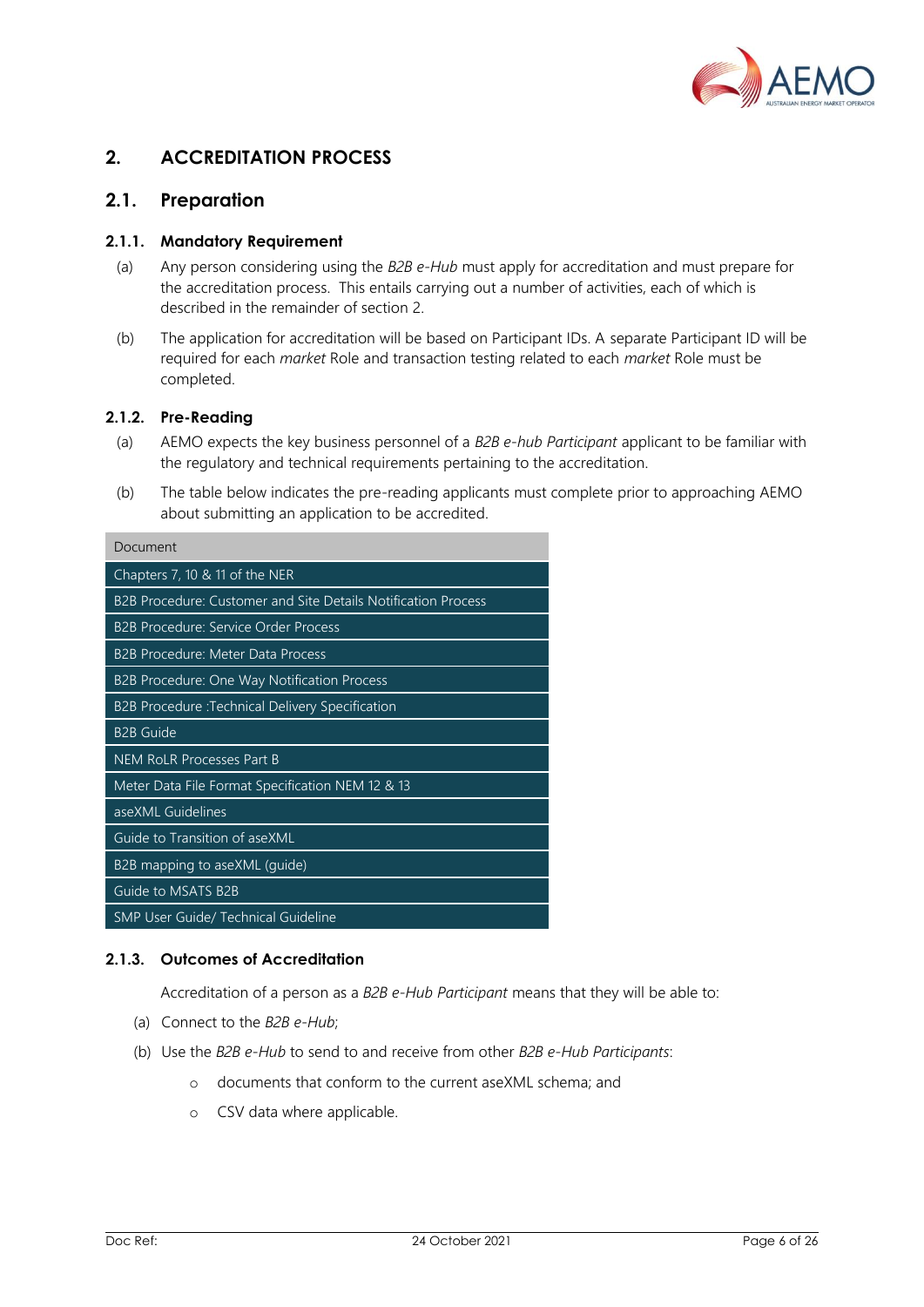

## <span id="page-6-0"></span>**2.2. Application**

(a) To commence the accreditation process, an applicant must submit an application using the form published on the AEMO website or contained in Appendix A and a completed accreditation checklist and associated documentation if the applicant is a *Third Party B2B Participant*. The *Demand Response Service Provider* is exempt from providing the accreditation checklist as the information required in the checklist is covered by the DRSP's registration application. This checklist is published on our website and is contained in Appendix C.

#### **2.2.1. Third Party B2B Participant**

- (a) A *Third Party B2B Participant* is a *B2B e-Hub Participant* who is not also a *Distribution Network Service Provider*, *retailer*, *Local Retailer*, *Metering Coordinator*, *Metering Provider* or *Metering Data Provider*. or *Demand Response Service Provider*.
- (b) As a *Third Party B2B Participant* is not a participant listed in 2.2.1 (a), AEMO requires *Third Party B2B Participants* who are not *Registered Participants* or are not intending to become a *Registered Participant* to complete an accreditation checklist and provide associated documentation. This provides AEMO with the confidence that the applicant has procedures and policies in place to meet their obligations as a *Third Party B2B Participant*.

#### **2.2.2. Participant ID**

- (a) In order to be able to access the *B2B e-Hub* applicants require a Participant ID. Applicants can use existing Participant IDs that have been allocated to them. These Participant IDs are to be included in section A.4 of the application form.
- (b) Some roles allow for the same Participant ID to be allocated to them. For example a FRMP role and a RoLR role are the same Participant ID, a LNSP role and initial MC (as per the definition in the NER) role are the same Participant ID.
- (c) If a new Participant ID is required please ensure section A.4.1 of the application form is completed.

## <span id="page-6-1"></span>**2.3. Queuing Policy**

- (a) AEMO expects all applicants to act in good faith and respond promptly to queries from AEMO when applying for accreditation in accordance with this Procedure. The applicants' responsiveness when addressing requests for further information will be taken into consideration when AEMO is required to assess more than one application at a time.
- (b) Upon receipt of an application, AEMO will review it to ensure all relevant information has been completed. Within 5 business days of receiving an application AEMO will advise whether the application has been accepted or rejected.
- (c) Accepted applications will be placed in a queue according to the date and time of receipt by AEMO.

#### **2.3.1. Applicant Responsiveness during Accreditation Process**

- (a) AEMO will prioritise its assessment of each application on the basis of the responsiveness demonstrated by each applicant in its pursuit of accreditation.
- (b) If AEMO considers that any application is inadequate AEMO will notify the applicant.
- (c) The applicant will be given a reasonable amount of time within which to provide the requested information.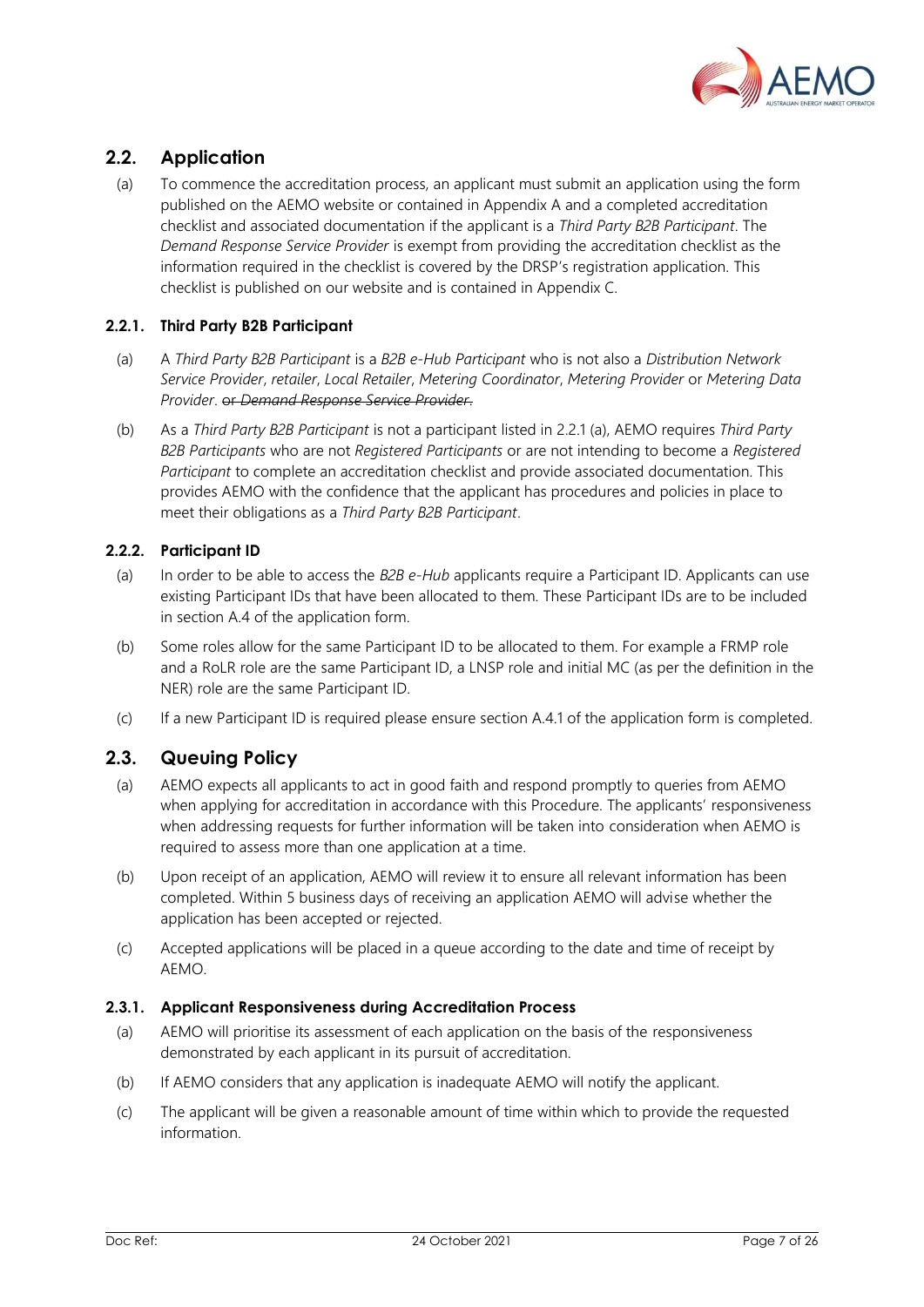

(d) If an applicant does not provide adequate responses to AEMO's queries, or provide requested information during the accreditation process within the nominated timeframe, the application will be placed at the end of the queue until the requested information is received.

#### **2.3.2. Deemed Withdrawal of Application**

(a) If an application has been placed at the end of the queue and the applicant does not provide the requested information within 3 months of being placed at the end of the queue, the application will be deemed to have been withdrawn and the applicant will be advised.

#### <span id="page-7-0"></span>**2.4. Pre-Production Assessment**

#### **2.4.1. General**

- (a) Prior to completing the application form a participant must review the transactions required to be tested for their role. If the applicant believes that there is not a requirement for them to test all of the transactions for the role they are performing, then they will need to discuss with AEMO's Metering team and gain approval for those transactions not to be tested.
- (b) After the application has been accepted by AEMO, *B2B e-Hub Participants* will require access to AEMO's *B2B e-Hub.*
- (c) Access will be granted when all of the relevant IT requirements have been met.
- (d) MarketNet is mandatory for Business to Market (B2M) and where the applicant wishes to use FTP for B2B.
- (e) MarketNet will be required to gain access to the Pre-Production environment to enable the participant to perform self-accreditation testing.
- (f) APIs can be used and require an Internet connection and/or MarketNet connection.
- (g) The applicant will need to submit separate forms to AEMO for the purpose of connecting to MarketNet and *B2B e-Hub*.

#### **2.4.2. MarketNet**

- (a) MarketNet is AEMO's network that provides *Registered Participants*, *Metering Providers* (MPBs), *Metering Data Providers* (MDPs) and *Embedded Network Managers* (ENMs) access to the Market Management System (MMS) and Market Settlement and Transfer Solution (MSATS).
- (b) An application form and supporting documentation can be found on the AEMO website at

<http://www.aemo.com.au/Electricity/IT-Systems/NEM>

#### **2.4.3. API Gateway**

- (a) AEMO's API Gateway provides B2B communication options using web services; or using direct connections from a compatible participant gateway.
- (b) The Gateway to Gateway (push/push pattern) communication method provides options for faster communication to/from the e-Hub and other participant gateways.
- (c) The web services API (push/pull pattern) communication method provides a more modern interface than FTP, however it follows a similar "deliver and wait" message exchange process as FTP, so remains slower than the push/push methods.

For more information on the available API Gateway services refer to the published SMP Technical Guide.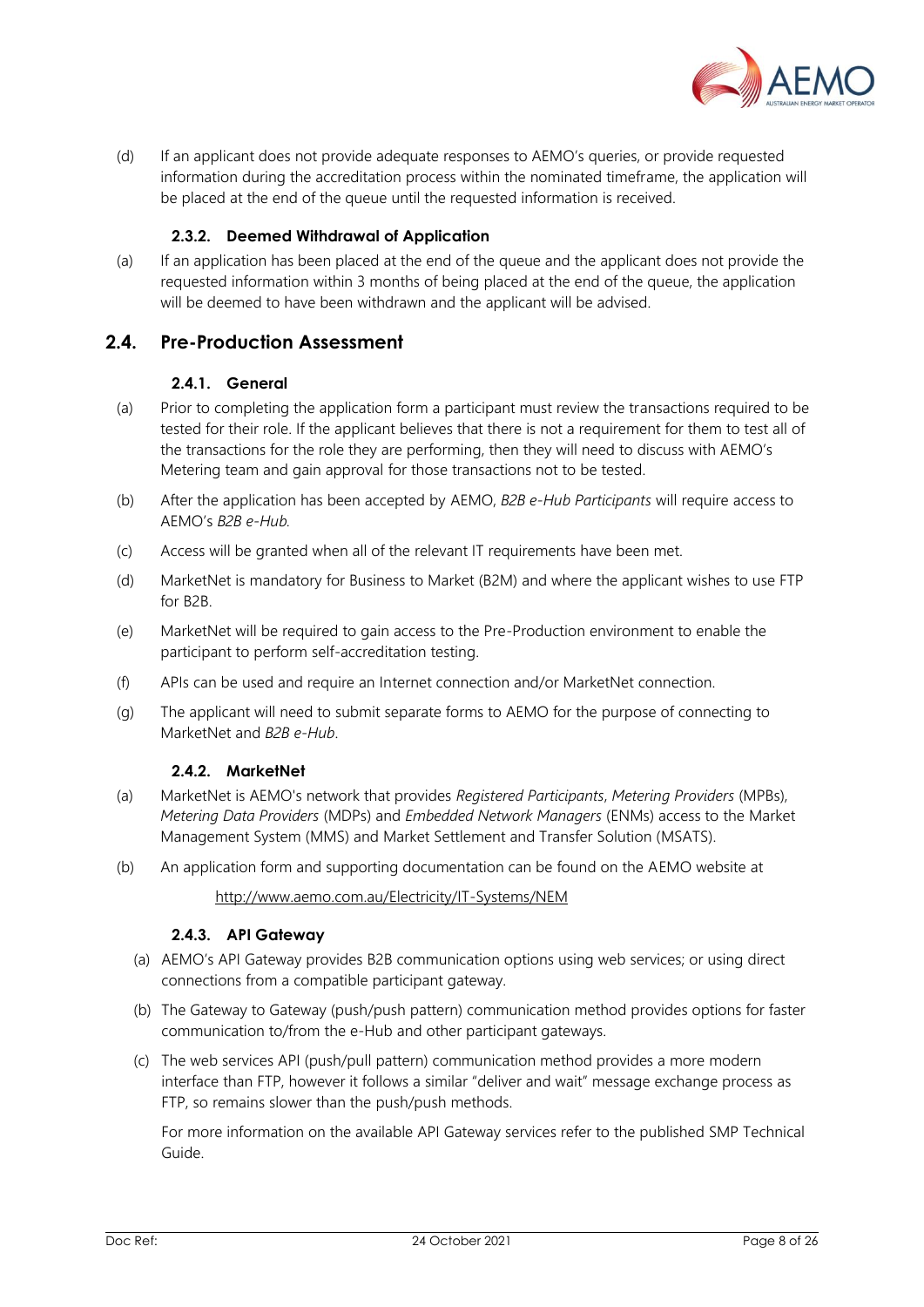

## **2.4.4. FTP**

(a) AEMO's legacy FTP remains part of the B2B e-Hub services and can be used for B2B and B2M. FTP is only available over MarketNet.

#### **2.4.5. MSATS Browser**

- (a) AEMO's legacy MSATS Browser remains part of the *B2B e-Hub* services. The MSATS Browser, also known as Low Volume Interface (LVI), is only available over MarketNet.
- (b) Applicants using the MSATS Browser to send and receive B2B communications will not be required to adhere to section 2.5 of this document but will be required to complete the application form.

## <span id="page-8-0"></span>**2.5. Applicant System Testing**

In order for AEMO to grant access to pre-production environments, for the purpose of assessing an applicants ability to fulfil messaging requirements, the following must be completed to AEMO's satisfaction:

- (a) All applicants must complete and submit the application forms in Appendix A.
- (b) *Third Party B2B Participants,* who are not *Registered Participants* must complete the checklist and associated documentation in Appendix C.

All participants who currently use B2B via FTP will not be required to demonstrate Stage 1 of the testing requirements.

For re-accreditation a discussion with AEMO will be required to determine the extent of testing required.

#### **2.5.1. Test Stages**

Stage One - Messaging

Applicants are required to demonstrate to AEMO that their IT systems can fulfil the messaging requirements. These are:

- FTP Establishing aseXML file sending and receiving.
- APIs Establishing API message sending and receiving.

Stage Two – Transactions

Applicants are required to demonstrate to AEMO that their IT systems can produce and send transactions that can be accepted by other participants.

Applicants must test transactions based on their role in the market.

Each transaction test takes the same format:

- The initiator sends the transaction.
- The recipient acknowledges the transaction.
- The recipient provides a transaction acknowledgement.
- The initiator acknowledges the transaction acknowledgment.

Appendix B provides a list of transactions that have been flagged as mandatory and each type of Participant must test these transactions unless approval has been granted by AEMO for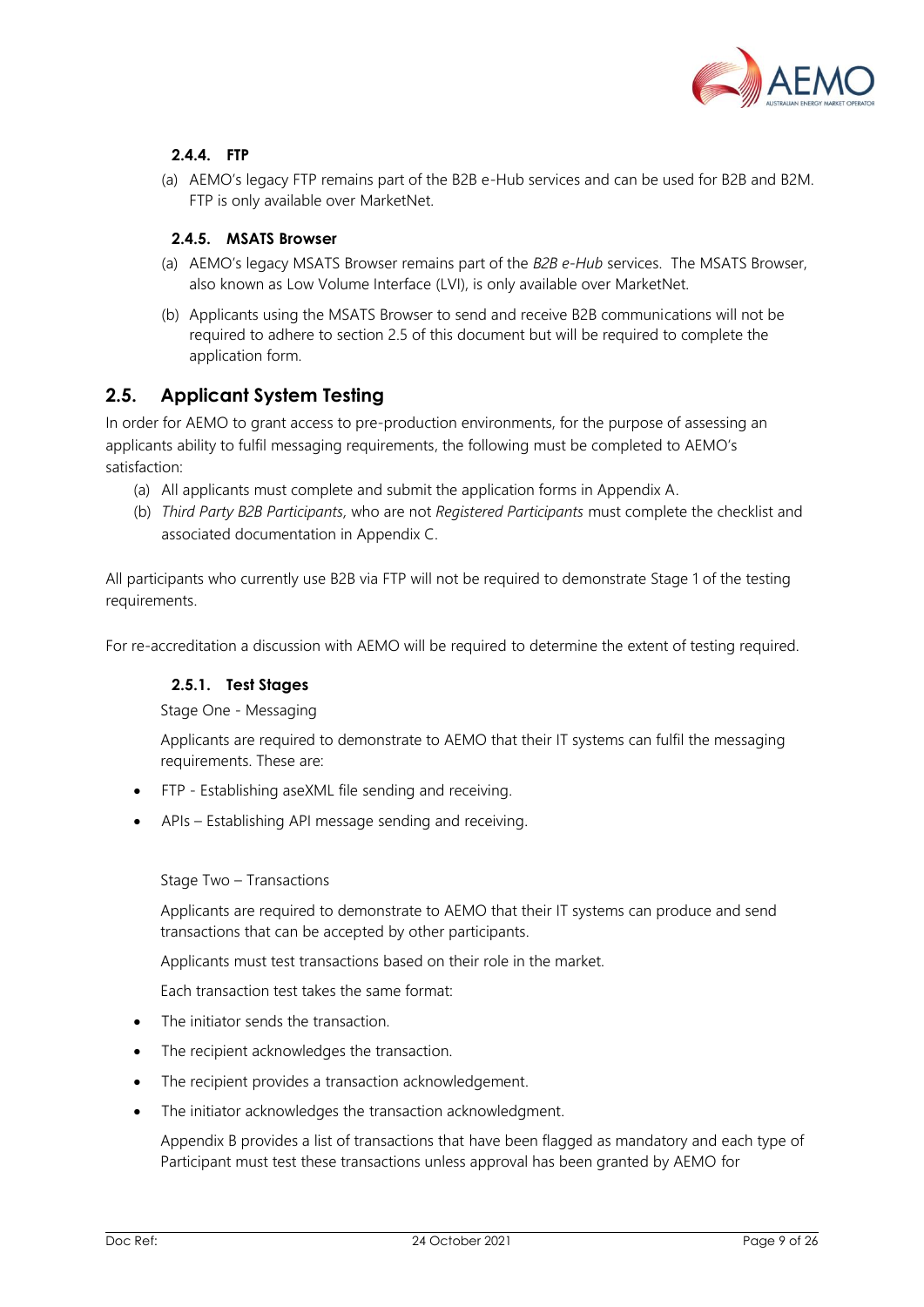

exemptions of certain transaction tests. There is also a list of transactions that are flagged as required and these would need to be tested if the applicant is going to use these transactions.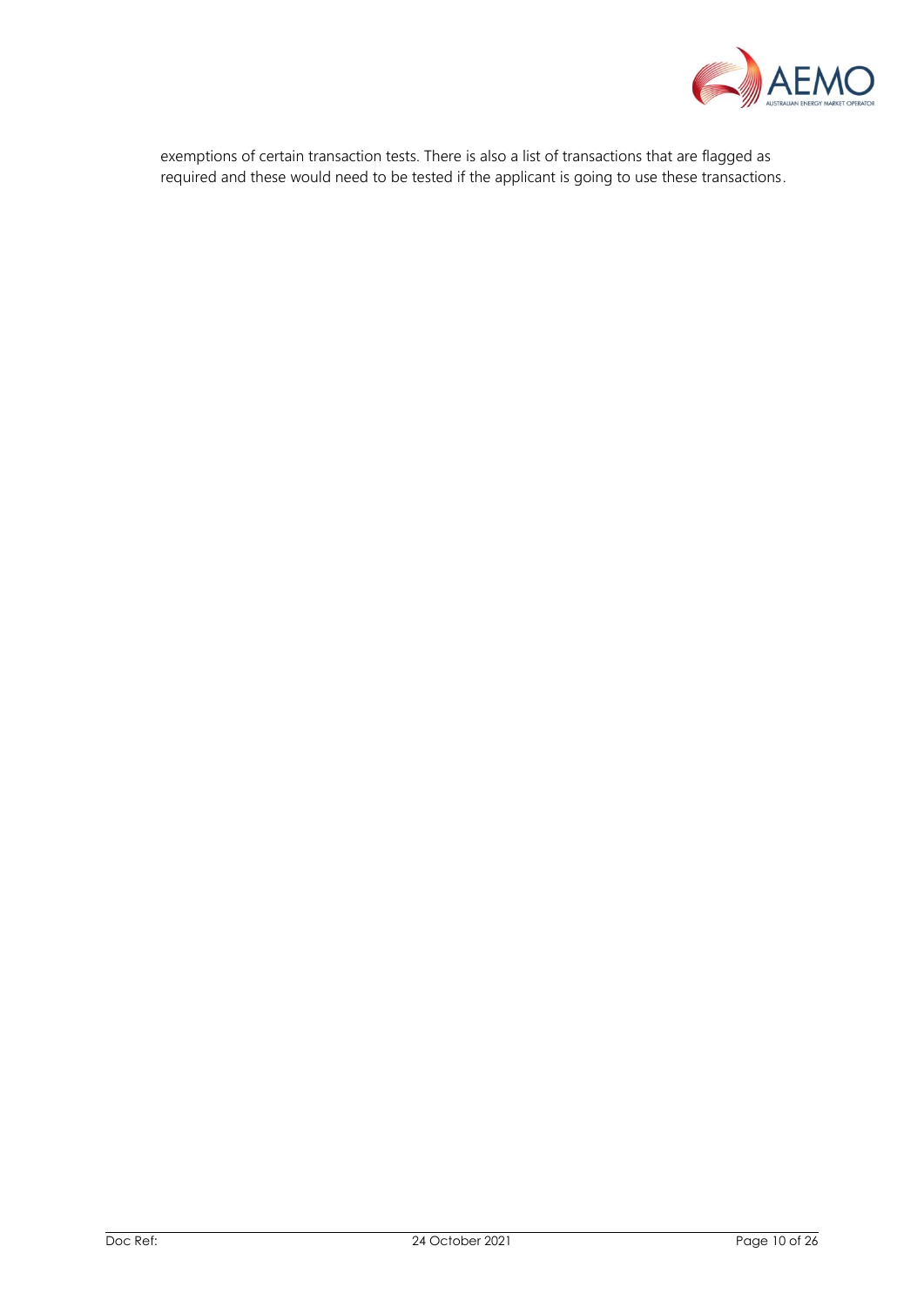

## <span id="page-10-0"></span>**2.6. Completion of Review**

At the conclusion of AEMO's review of an application, there will be one of two outcomes:

- (a) The application is successful (with or without conditions).
- (b) The application is not successful.

The remainder of this section considers these two outcomes.

#### **2.6.1. AEMO Accredits Applicant**

To be successful, an applicant must have:

- (a) completed the application form and relevant transaction scripts;
- (b) for *Third Party B2B Participants*: completion of the checklist and provision of associated documents to AEMO's satisfaction
- (c) demonstrated the capabilities required to communicate using the *B2B e-Hub.*

#### If the application is successful, AEMO will accredit the applicant as a *B2B e-Hub Participant*.

#### **2.6.2. Application not Successful**

If AEMO considers that the applicant has not met the requirements of the application, AEMO will notify the applicant of:

- (a) which criteria have not been met;
- (b) how the applicant should address the matter; and
- (c) the date by which the applicant must address the unmet criteria for reconsideration by AEMO.

If the applicant fails to address the unmet criteria by the date specified by AEMO, the application is deemed to have been withdrawn.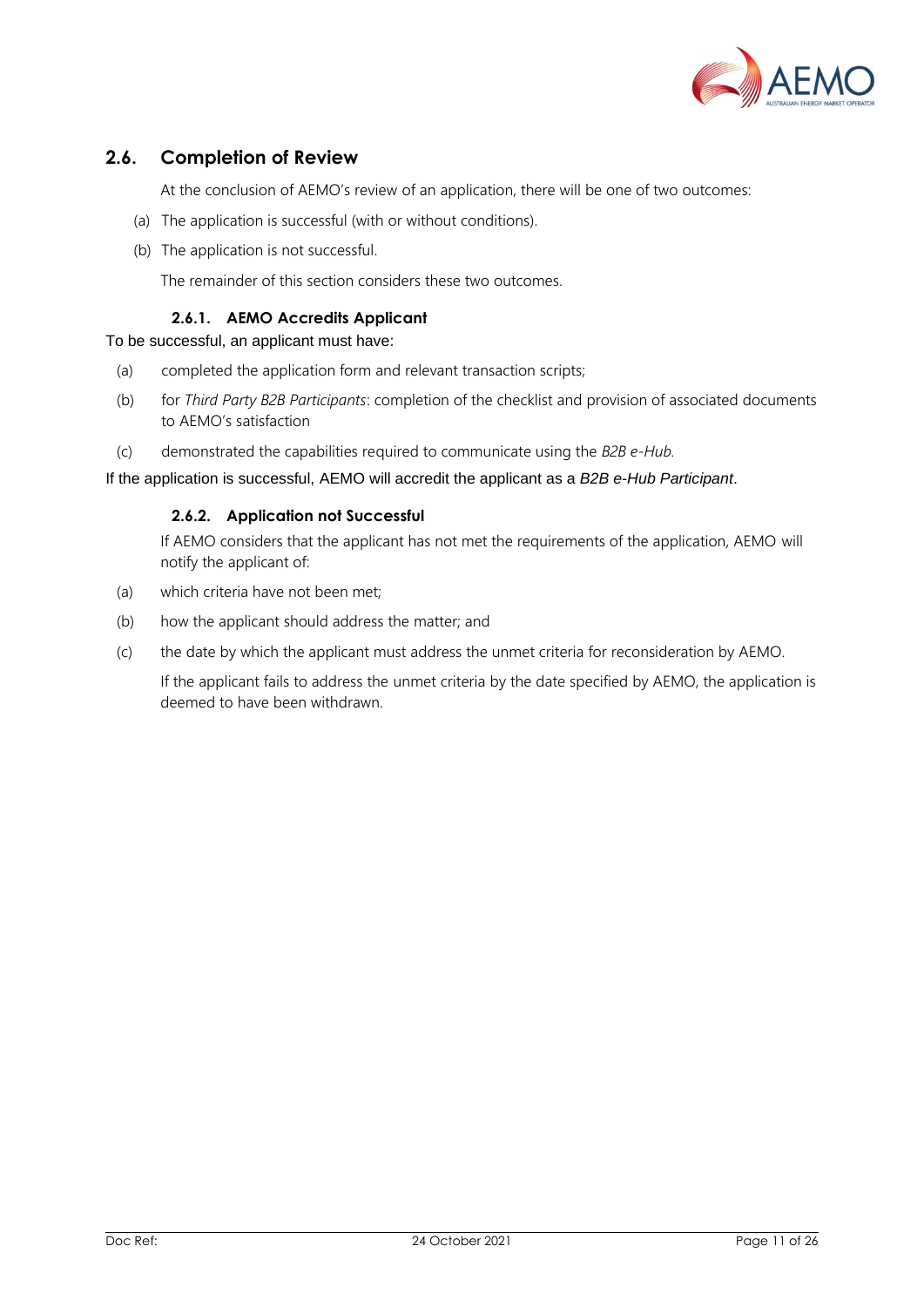

## <span id="page-11-0"></span>**3. RE-ACCREDITATION**

Reaccreditation will be required if a participant:

- (i) makes any significant changes to their transaction and/or gateway system; or
- (ii) is implementing a new transaction and/or gateway system; or
- (iii) is changing delivery methods, eg moving from FTP to Web Services/APIs

Participants must advise AEMO of the scope of any proposed change to its gateway, system or delivery method and AEMO will determine the extent of re-accreditation needed.

## <span id="page-11-1"></span>**4. REVOCATION PROCESS**

- (a) AEMO may revoke a *B2B e-Hub Participant's* accreditation if:
	- (i) The Participant is no longer a *B2B Party*.; or
	- (ii) The Participant is not complying with the Rules or the procedures authorised under the Rules
- (b) Revocation of the *B2B e-Hub Participants* accreditation will be immediate for any *B2B e-Hub Participant* who is no longer a *B2B Party*.
- (c) At AEMO's discretion *B2B e-Hub Participants* may be issued a notice of non-compliance for any failure to comply with 4(a)(ii).
	- (i) The notice of non-compliance will include a timeframe in which the *B2B e-Hub Participant* must rectify the non-compliance.
	- (ii) If rectification of the non-compliance is not completed within the timeframe included in the notice of non-compliance AEMO may revoke the *B2B e-Hub Participants* accreditation and access to the *B2B e-Hub*.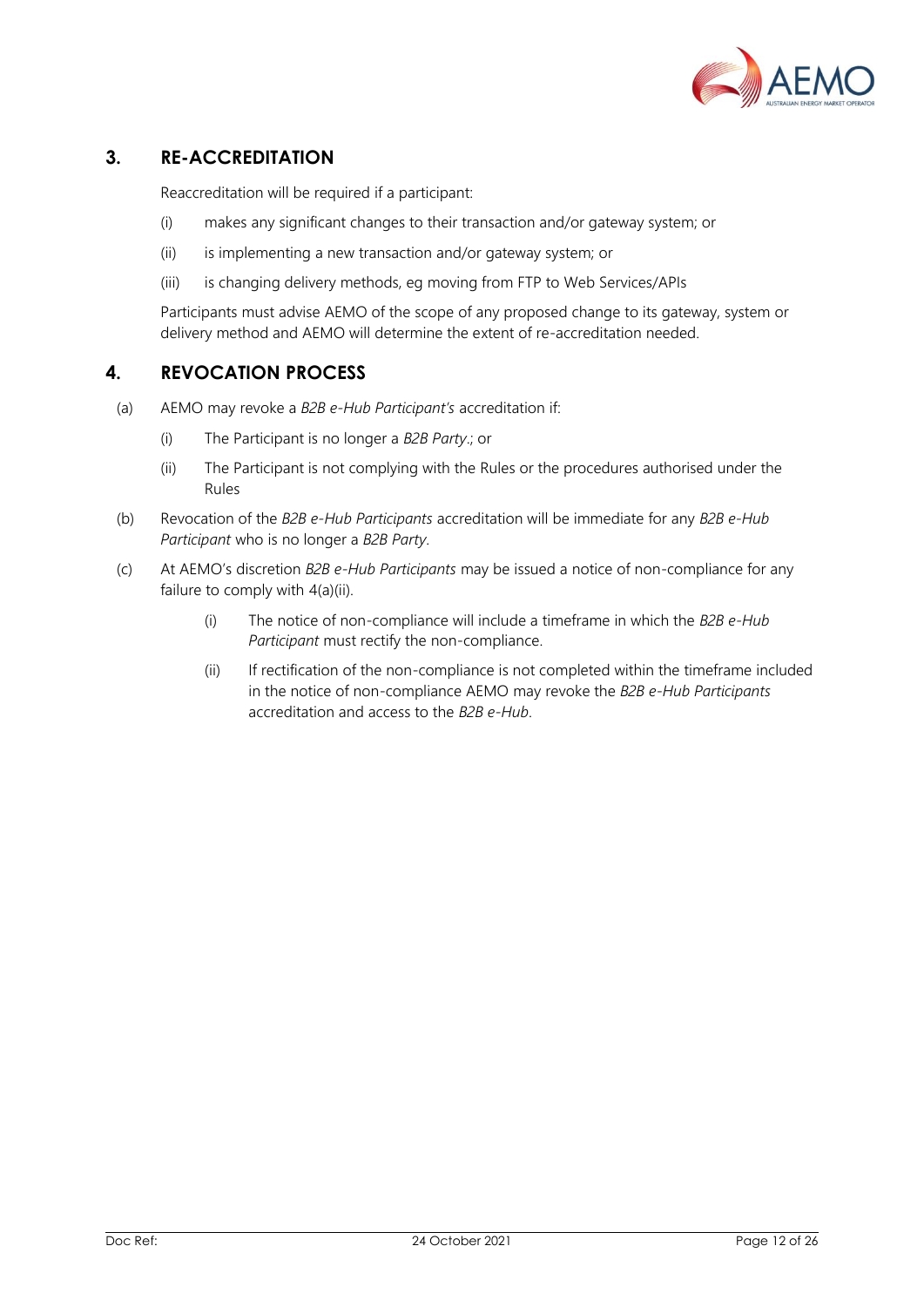

# <span id="page-12-0"></span>**APPENDIX A. APPLICATION FORM**

## <span id="page-12-1"></span>**A.1 Applicant Details**

Applicant: ……………………………………………………………………………………………

(full name, eg The First Energy Company Pty Ltd (trading as Energy First))

ABN: ………………………………………………………………………………………………

The Applicant is applying for accreditation for the B2B e-Hub in the *National Electricity Market (NEM),*  being managed by *AEMO* under the *Rules*.

## <span id="page-12-2"></span>**A.2 Declaration**

**I ………………………………………………………………………………………………………..**

(insert name)

**…………………………………………………………………………………………………………**

(insert title)

DECLARE that I am authorised by the Applicant to submit this Application on the Applicant's behalf and CERTIFY that the contents of this Application and any further submission are true and correct.



## <span id="page-12-3"></span>**A.3 Contact Details**

## **A.3.1 Contact Details for Head Office and any Branch Office/s**

Please provide the following details for the Head Office and any Branch Office/s:

| Office Name* |  |
|--------------|--|
|              |  |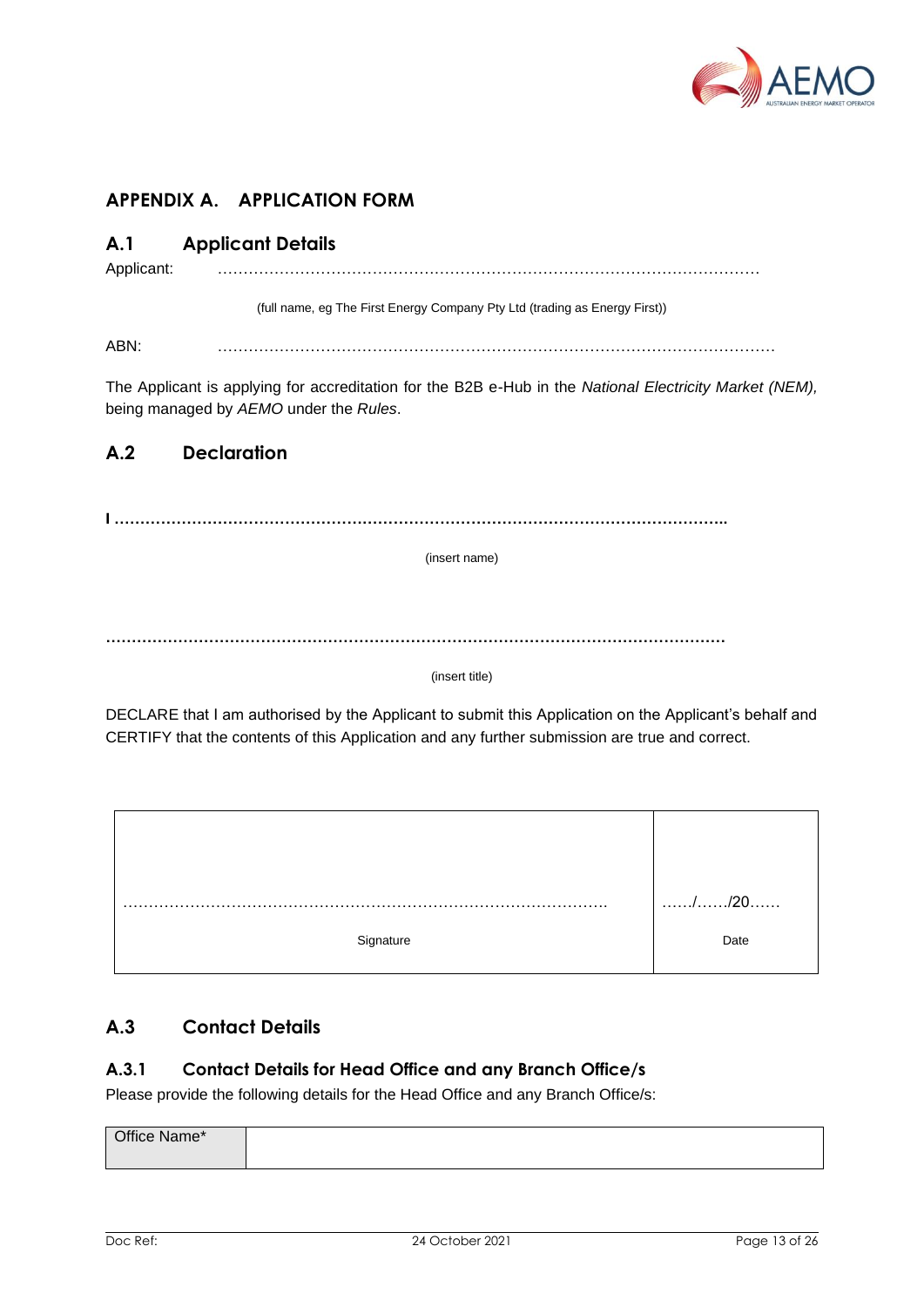

| <b>Street Address</b> |          |  |
|-----------------------|----------|--|
| <b>State</b>          | Postcode |  |
| <b>Postal Address</b> |          |  |
| <b>State</b>          | Postcode |  |
| Phone                 | Fax      |  |
| Email                 |          |  |

\* Type "Head Office" or name of branch

## **A.3.2 Accreditation Contact**

Contact name and details of the relevant person for AEMO to contact regarding this application. Due to the accreditation being a technical accreditation it would be prudent that the contact be a person of a technical nature.

|          | Name (e.g. Dr George William Smith) |               |  |
|----------|-------------------------------------|---------------|--|
| Position |                                     | <b>Branch</b> |  |
| Phone    |                                     | Fax           |  |
| Mobile   |                                     | Email         |  |

## <span id="page-13-0"></span>**A.4 Information Required For AEMO'S Market Systems**

Will the Applicant be using an existing Participant ID? (provide all roles and Participant ID's applying for accreditation)

| Yes | Participant ID: | Role: |
|-----|-----------------|-------|
|     | Participant ID: | Role: |

 $\Box$ No Please complete this Section.

## **A.4.1 Participant ID**

| <b>Suggested Participant ID</b><br>(Maximum 8   |  |
|-------------------------------------------------|--|
| characters).                                    |  |
|                                                 |  |
| B2B must be the last 3 characters for all Third |  |
| Party B2B Participants                          |  |
|                                                 |  |
| Example: KRIZOB2B                               |  |
|                                                 |  |
|                                                 |  |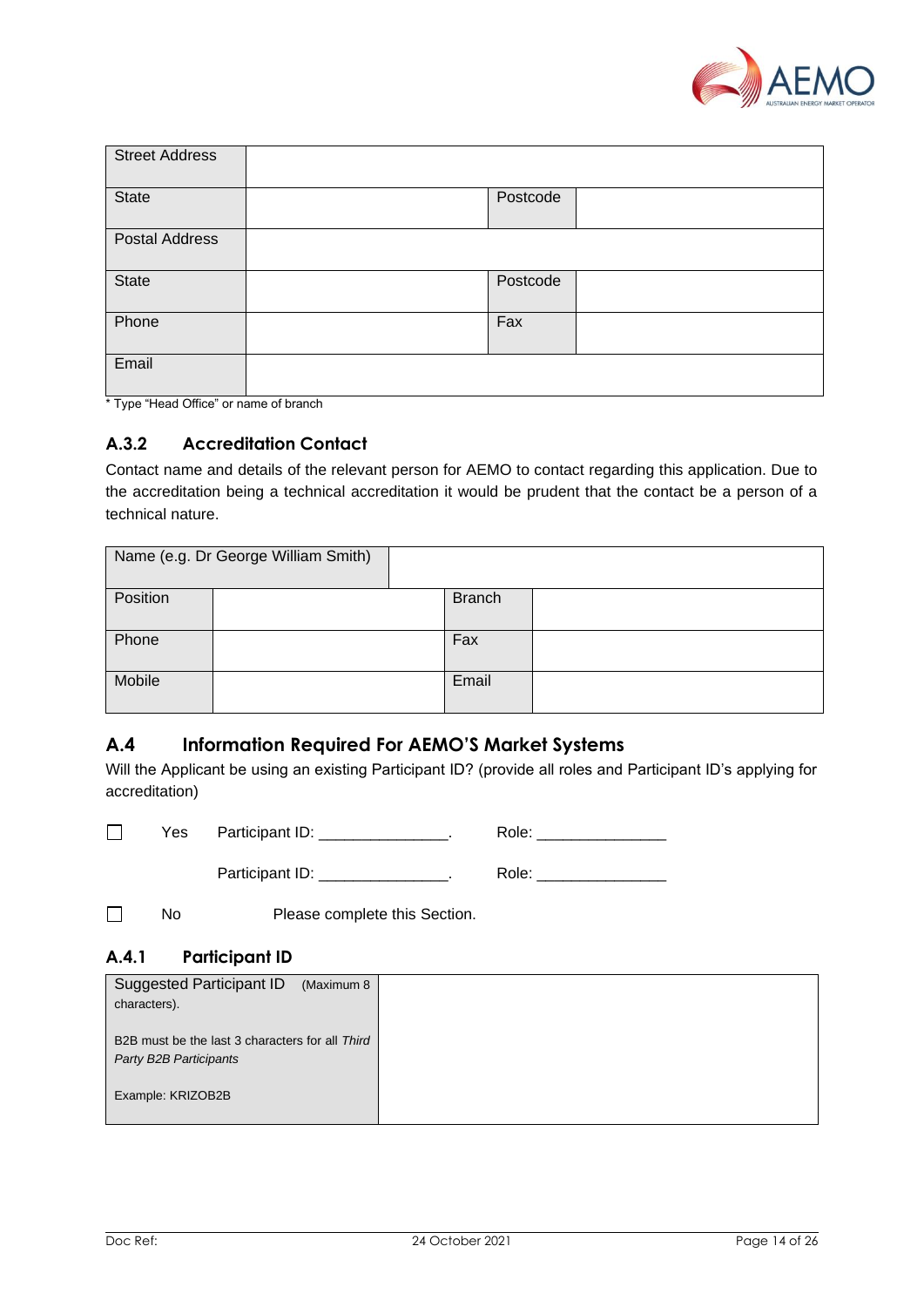

## **A.4.2 MarketNet Connection**

For details regarding options and entitlements for connections to AEMO's communications network, including requests for additional bandwidth, please refer to the *Guide to Information Systems*, available from the AEMO website (*[Information Systems](http://www.aemo.com.au/About-the-Industry/Information-Systems)* page).

Will the Applicant be using an existing MarketNet connection?

 $\Box$ Yes, the Applicant is to use an existing MarketNet connection, identified by

Participant ID . . . . . . . . . . . . . . . and/or ABN . . . . . . . . . . . . . . . . . . . . .

No, the Applicant requires new connection(s) of the following types:

#### **Primary Connection**

 $\Box$ 

AEMO recommends "VPN (VIRTUAL PRIVATE NETWORK) LAN TO LAN" as the Primary Connection method (fast setup and uses your existing internet connectivity).

| <b>VPN (VIRTUAL PRIVATE)</b><br>NETWORK) LAN TO LAN | TELSTRA ETHERNET LITE<br>(BDSL) ALLOW UP TO 2 MONTHS FOR SETUP. |
|-----------------------------------------------------|-----------------------------------------------------------------|
| <b>VPN VARIABLE</b>                                 |                                                                 |

#### **Secondary Connection**

Secondary connection method should be different from the Primary connection, to support path diversity.

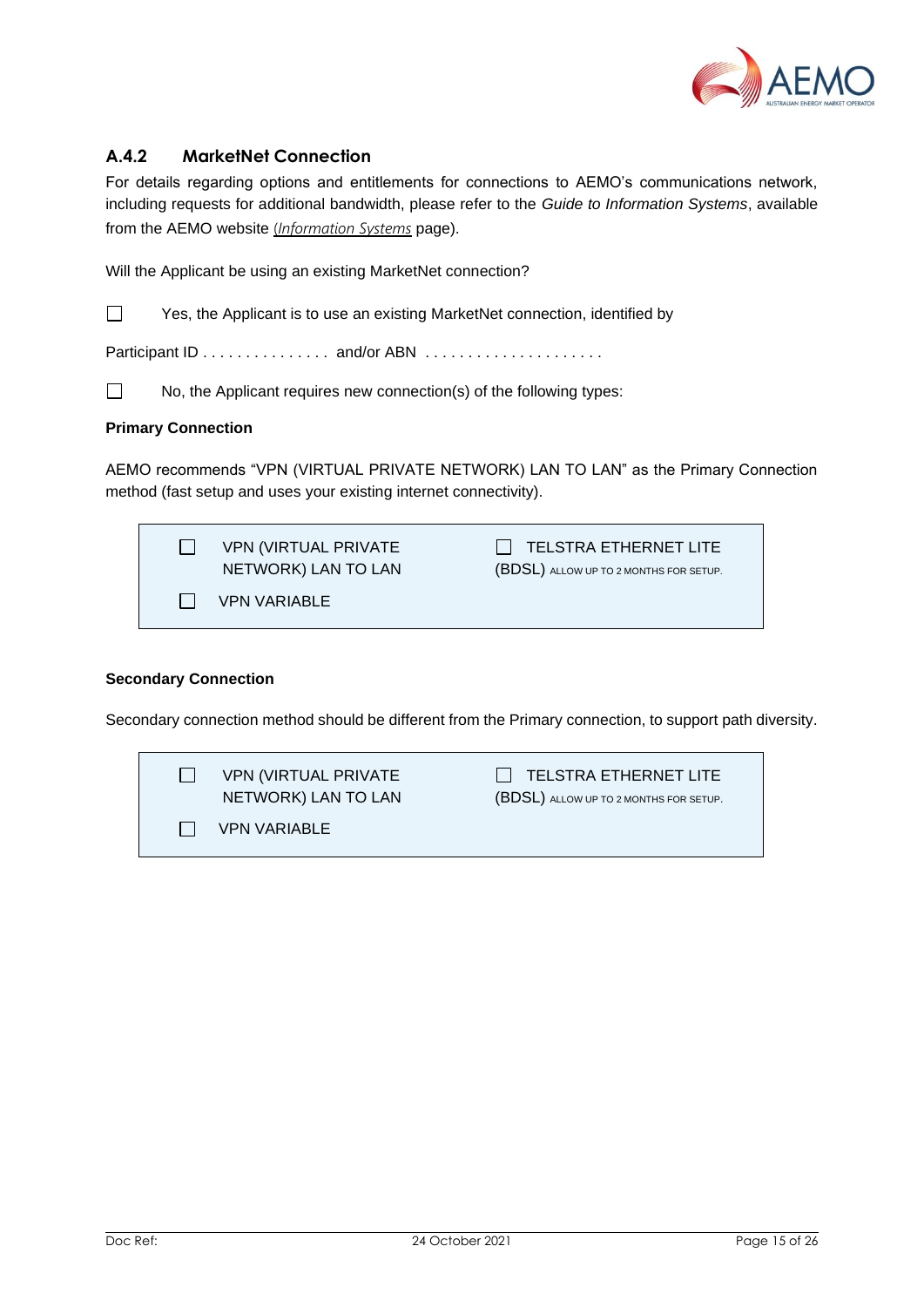

## **A.4.3 Delivery Method**

**There are four types of delivery methods. They are:**

- FTP
- API Gateway (push/push pattern)
- API Web Services (push/pull pattern)
- MSATS Browser

| $\Box$ FTP                                                                 | Please select which method you are seeking accreditation for:<br>API Gateway                       | API Web Services | □ MSATS Browser |  |
|----------------------------------------------------------------------------|----------------------------------------------------------------------------------------------------|------------------|-----------------|--|
| <b>Network Connection</b><br>available over MarketNet)<br>$\Box$ MarketNet | Will you connect over MarketNet or the Internet? (FTP and MSATS Browser is only<br>$\Box$ Internet |                  |                 |  |

**FTP**

AEMO's MarketNet application covers the details required for FTP.

#### **API Gateway**

Applicants are required to provide their API Gateway URL's

#### **HTTPS URL's**

This is the applicants API Gateway HTTPS URLs for AEMO's hub to connect to.

The addresses provided should be accessible either via MarketNet or the Internet

The URL recommended format is: https://<web service host>/<br/>clusiness\_function>/<APIversion>/

The HTTPS port must be between 9318 and 9330

The API URL provided for each service should be unique.

e.g.

<https://preprod.participant.com.au:9318/ws/B2BMessagingAsync/1.0> <https://preprod.participant.com.au:9318/ws/HubMessageManagement/1.0>

<https://prod.participant.com.au:9318/ws/B2BMessagingAsync/1.0> https:// prod.participant.com.au:9318/ws/HubMessageManagement/1.0

#### **Preproduction**

**The following service end-points must be provided for B2B accreditation.**

| <b>API Service</b>   | <b>HTTPS URL</b> | <b>Description</b>                                                            |
|----------------------|------------------|-------------------------------------------------------------------------------|
| B2BMessagingAsync    |                  | Required to support B2B async<br>with other participants using<br><b>B2B.</b> |
| HubMessageManagement |                  | Required to support Hub<br>generated alerts to participants.                  |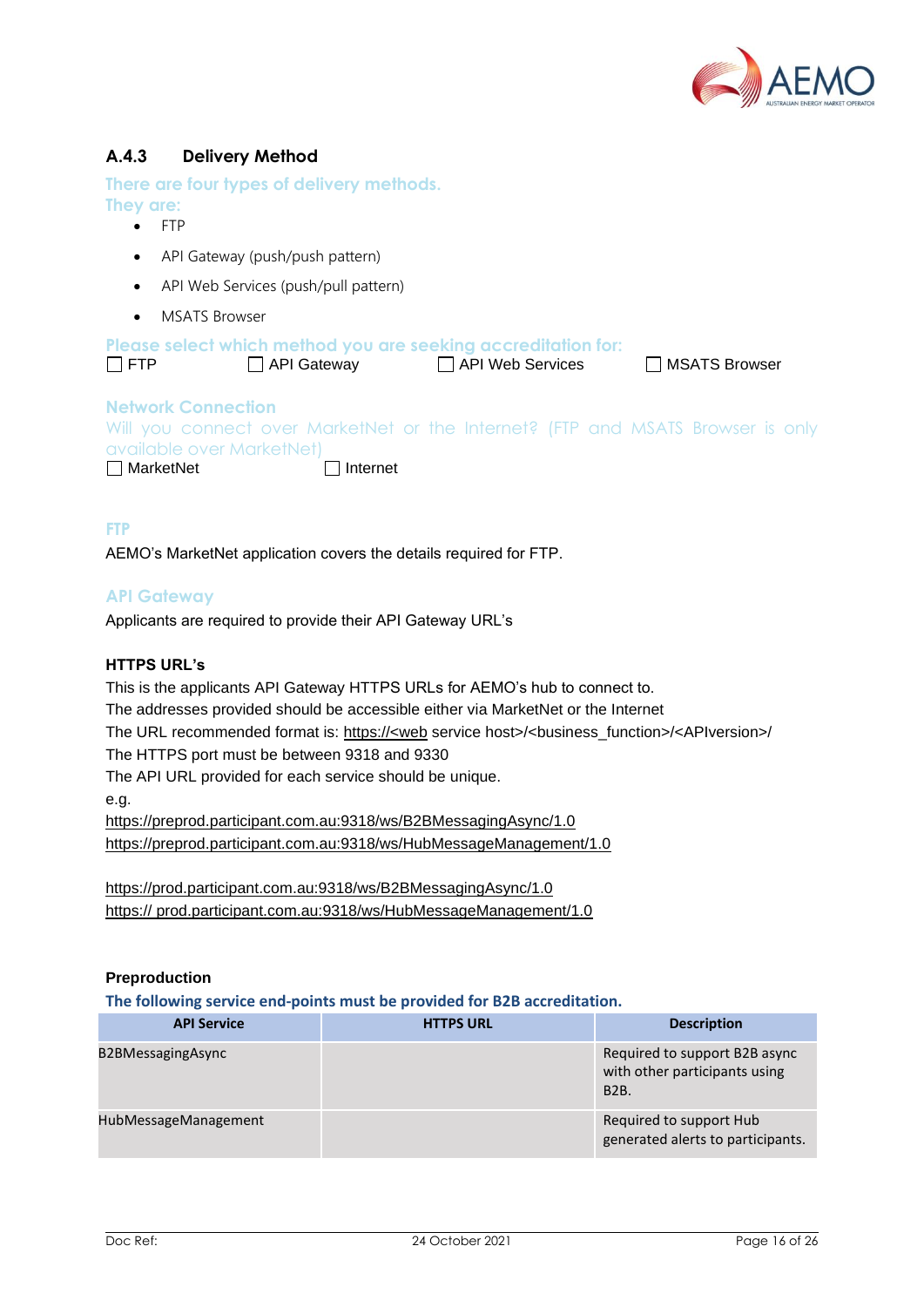

#### Inbound IP range (if the URL IP Address is likely to change)

#### **The following service end-points are optional and are not applicable for B2B accreditation. These may be requested separately at any-time outside the B2B accreditation process as outlined in the SMP Technical Guide.**

| <b>API Service</b>      | <b>HTTPS URL</b> | <b>Description</b>                                                                                       |
|-------------------------|------------------|----------------------------------------------------------------------------------------------------------|
| <b>B2BMessagingSync</b> |                  | Supports B2B sync<br>communications only to other<br>participants using the B2B sync<br>service.         |
| P2PMessagingSync        |                  | Supports Peer-2-Peer sync<br>communications only to other<br>participants using the P2P sync<br>service. |

#### **Production**

**The following service end-points should be provided for B2B accreditation.**

| <b>API Service</b>   | <b>HTTPS URL</b> | <b>Description</b>                                                            |
|----------------------|------------------|-------------------------------------------------------------------------------|
| B2BMessagingAsync    |                  | Required to support B2B async<br>with other participants using<br><b>B2B.</b> |
| HubMessageManagement |                  | Required to support Hub<br>generated alerts to participants.                  |

Inbound IP range (if the URL IP Address is likely to change)

Will you use the HTTPS URL above for disaster recovery (DR) (recommended configuration)?

 $Yes \Box$  No  $\Box$ 

**The following service end-points are optional and are not applicable for B2B accreditation. These may be requested separately at any-time outside the B2B accreditation process as outlined in the SMP Technical Guide.**

| <b>API Service</b> | <b>HTTPS URL</b> | <b>Description</b>                                                                                       |
|--------------------|------------------|----------------------------------------------------------------------------------------------------------|
| B2BMessagingSync   |                  | Supports B2B sync<br>communications only to other<br>participants using the B2B sync<br>service.         |
| P2PMessagingSync   |                  | Supports Peer-2-Peer sync<br>communications only to other<br>participants using the P2P sync<br>service. |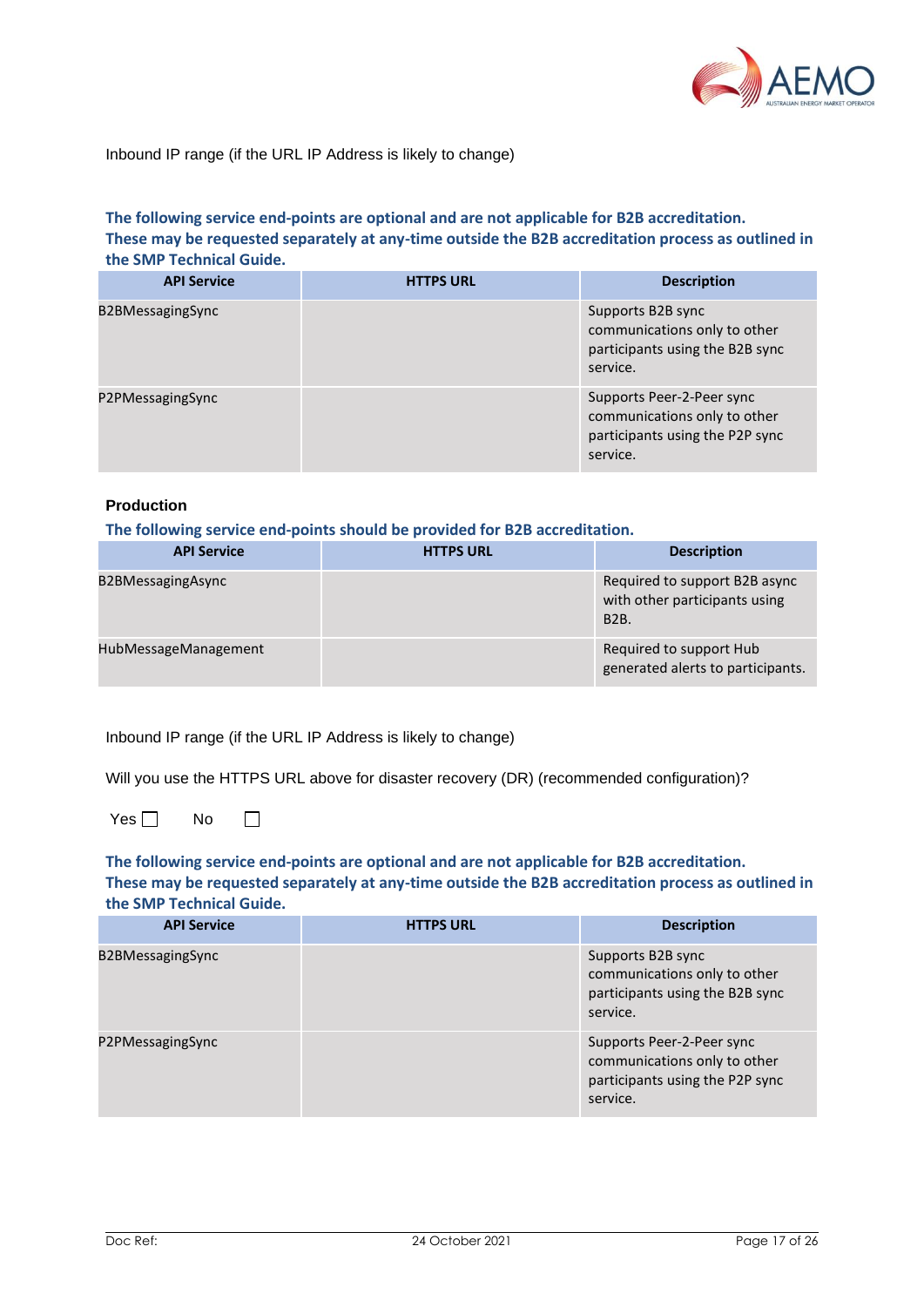

#### **API Web Services**

Applicants are required to provide their Inbound IP Address range

Please provide details of any additional requirements for your connection:

Click here to enter text.

#### **A.4.4 B2B Notice**

Please provide B2B Notice email address that will be used by AEMO to advise Participants that a particular Participant is having problems with their gateways and/or systems or are planning an outage that may impact others. Please refer to B2B Notice for Electricity B2B document, available on AEMO's website for more information.

| B2B Notice email address: |  |
|---------------------------|--|
|                           |  |
|                           |  |

Please complete and send to AEMO Information and Support Hub supporthub@aemo.com.au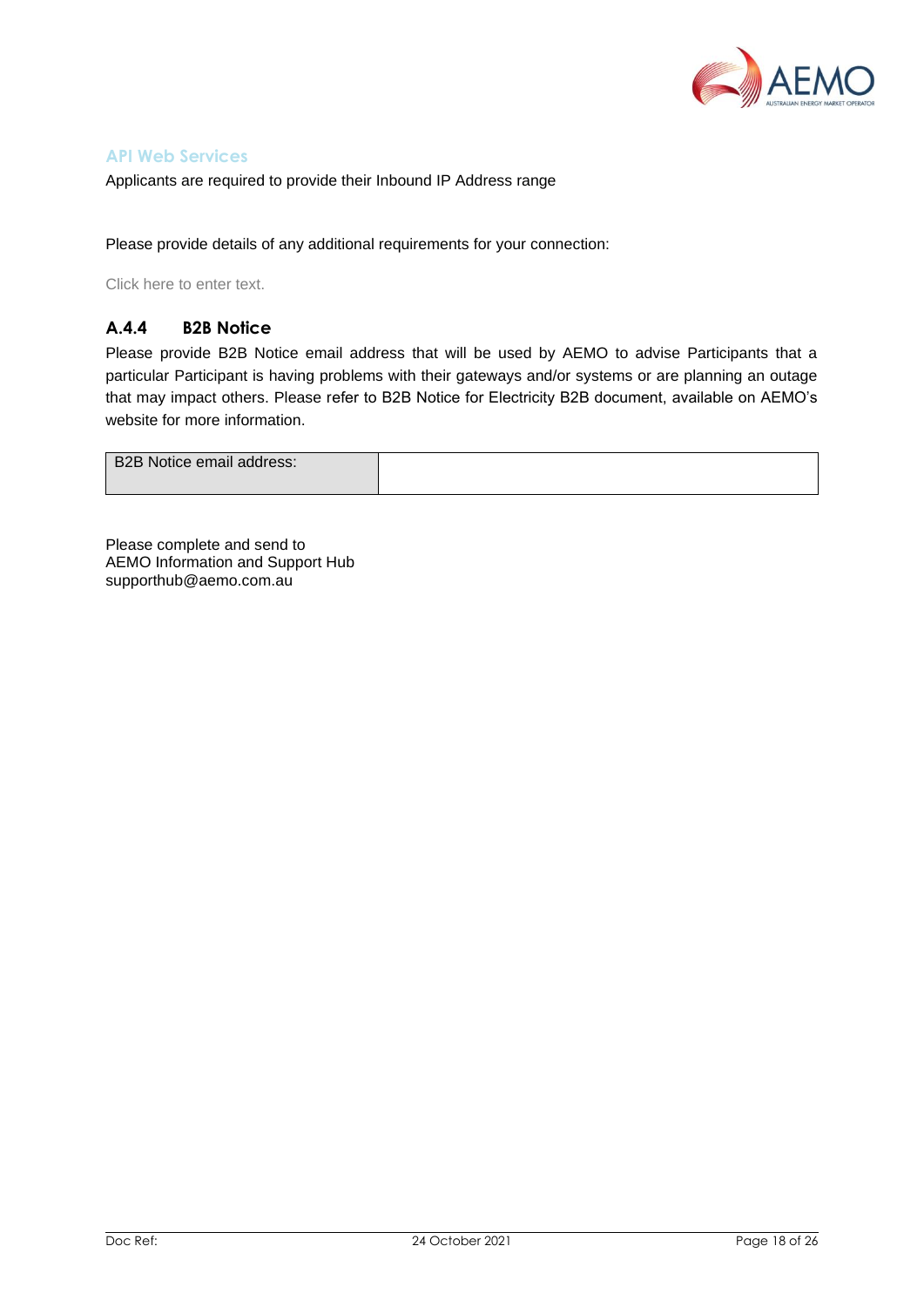

## <span id="page-18-0"></span>**APPENDIX B. TEST TRANSACTIONS**

The below table indicates the typical initiators and recipients based on who wants the work to be performed and who is going to perform the work. The below table does not preclude the use of bilateral agreements to suit particular business models.

As service order responses have the same mandatory fields and are not service order type specific the completion of one service order response will meet the requirements for self-accreditation.

*Third Party B2B Participants* may not use the standard transactions as part of their business model. If this is the case *Third Party B2B Participants* are required to discuss with AEMO the requirements to enable the participant the ability to pass accreditation testing.

| B <sub>2</sub> B<br>Procedure | <b>Transaction</b>                                         | Sub                               | <b>Purpose</b>                                                                                                                                                                                                                            | Initiator/s                    | Recipient   | <b>Mandatory</b><br>/As | <b>Potential</b><br><b>Notified Parties</b> |
|-------------------------------|------------------------------------------------------------|-----------------------------------|-------------------------------------------------------------------------------------------------------------------------------------------------------------------------------------------------------------------------------------------|--------------------------------|-------------|-------------------------|---------------------------------------------|
|                               | <b>Type</b>                                                | <b>Type</b>                       |                                                                                                                                                                                                                                           |                                |             | required                |                                             |
| Service<br>Orders             | ServiceOrderRe<br>quest<br><b>Supply Service</b><br>Works  | Allocate<br><b>NMI</b>            | The first step<br>in a new<br>connection<br>process                                                                                                                                                                                       | Retailer                       | <b>DNSP</b> | M                       | N/A                                         |
| Service<br>Orders             | ServiceOrderRe<br>sponse<br><b>Supply Service</b><br>Works | Allocate<br><b>NMI</b>            | The first step<br>in a new<br>connection<br>process                                                                                                                                                                                       | <b>DNSP</b>                    | Retailer    | M                       | N/A                                         |
| Service<br>Orders             | ServiceOrderRe<br>quest<br><b>Supply Service</b><br>Works  | Establish<br>Permanen<br>t Supply | Establish<br>supply - Part<br>of overall<br>new<br>connections<br>process. This<br>service order<br>is not<br>required in<br>NSW whilst<br>the<br>Accredited<br>Service<br>Provider<br>Scheme is in<br>operation for<br>service<br>works. | Retailer                       | <b>DNSP</b> | M                       | MDP/MP/MC                                   |
| Service<br>Orders             | ServiceOrderRe<br>sponse<br><b>Supply Service</b><br>Works | Establish<br>Permanen<br>t Supply | Establish<br>supply - Part<br>of overall<br>new<br>connections<br>process. This<br>service order<br>is not<br>required in<br>NSW whilst<br>the<br>Accredited<br>Service<br>Provider<br>Scheme is in<br>operation for<br>service<br>works. | <b>DNSP</b><br>(except<br>NSW) | Retailer    | M                       | MDP/MP/MC                                   |

#### **Table 1 B2B Transactions**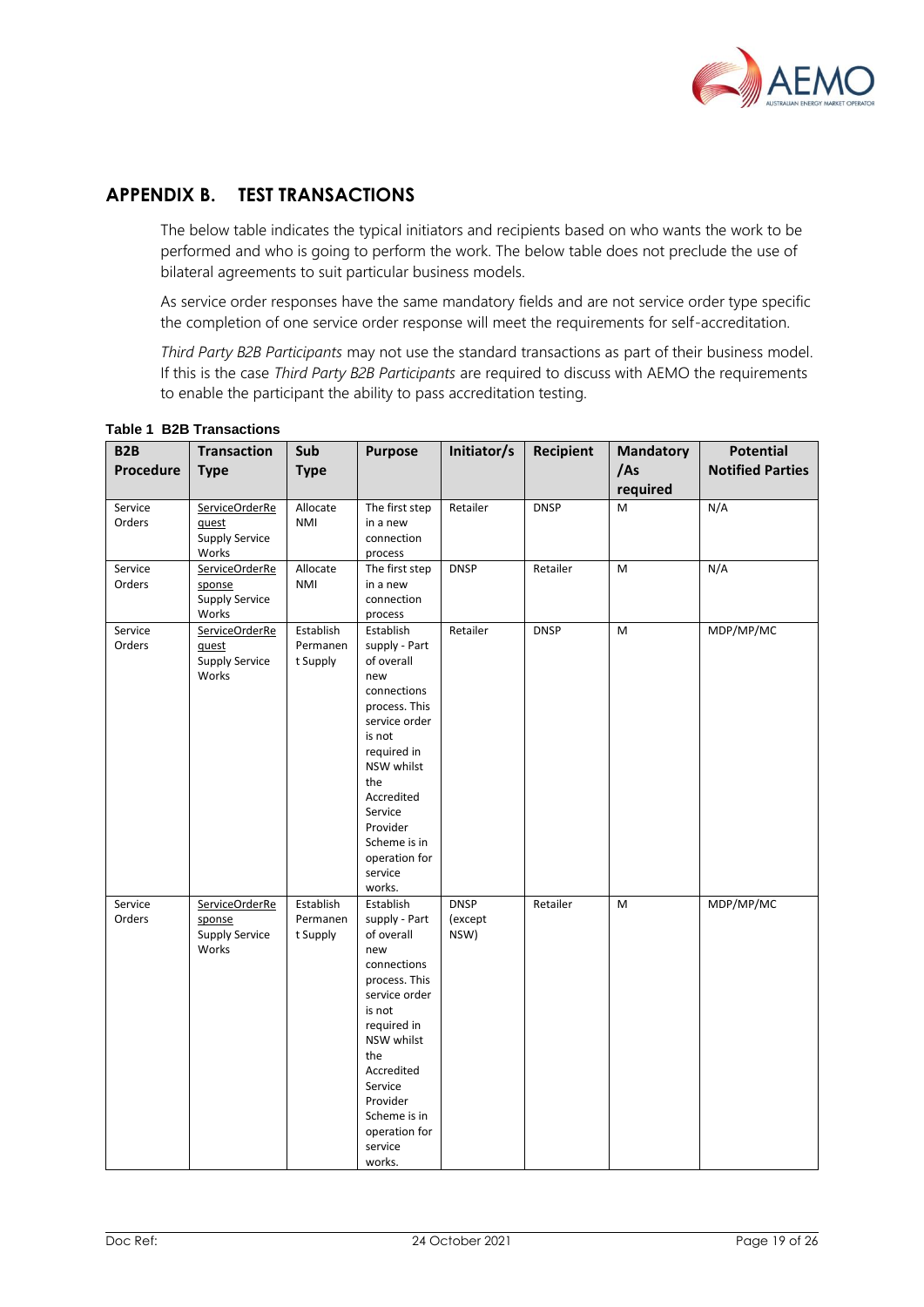

| B <sub>2</sub> B  | <b>Transaction</b>                                               | Sub                       | <b>Purpose</b>                                                                                                                                                                                                                                                     | Initiator/s       | Recipient                             | <b>Mandatory</b> | <b>Potential</b>        |
|-------------------|------------------------------------------------------------------|---------------------------|--------------------------------------------------------------------------------------------------------------------------------------------------------------------------------------------------------------------------------------------------------------------|-------------------|---------------------------------------|------------------|-------------------------|
| Procedure         | <b>Type</b>                                                      | <b>Type</b>               |                                                                                                                                                                                                                                                                    |                   |                                       | /As<br>required  | <b>Notified Parties</b> |
| Service<br>Orders | ServiceOrderRe<br><u>quest</u><br><b>Supply Service</b><br>Works | Supply<br>Abolishm<br>ent | Abolish<br>supply                                                                                                                                                                                                                                                  | Retailer          | <b>DNSP</b>                           | M                | MDP/MP/MC               |
| Service<br>Orders | ServiceOrderRe<br>sponse<br><b>Supply Service</b><br>Works       | Supply<br>Abolishm<br>ent | Abolish<br>supply                                                                                                                                                                                                                                                  | <b>DNSP</b>       | Retailer                              | M                | MDP/MP/MC               |
| Service<br>Orders | ServiceOrderRe<br>quest<br>Metering<br>Service Works             | Exchange<br>Meter         | Swap an<br>existing<br>meter or<br>meter<br>installation<br>to a new one                                                                                                                                                                                           | Retailer or<br>MC | MP                                    | M                | DNSP/MDP                |
| Service<br>Orders | ServiceOrderRe<br>sponse<br>Metering<br>Service Works            | Exchange<br>Meter         | Swap an<br>existing<br>meter or<br>meter<br>installation<br>to a new one                                                                                                                                                                                           | MP                | Retailer or<br>MC                     | M                | DNSP/MDP                |
| Service<br>Orders | ServiceOrderRe<br>quest<br>Metering<br>Service Works             | Install<br>Meter          | Install one or<br>more meters<br>or metering<br>installations                                                                                                                                                                                                      | Retailer or<br>MC | MP                                    | M                | DNSP/MDP/MC             |
| Service<br>Orders | ServiceOrderRe<br>sponse<br>Metering<br>Service Works            | Install<br>Meter          | Install one or<br>more meters<br>or metering<br>installations                                                                                                                                                                                                      | MP                | Retailer or<br>MC                     | M                | DNSP/MDP/MC             |
| Service<br>Orders | ServiceOrderRe<br>quest<br>Metering<br>Service Works             | Remove<br>Meter           | Remove<br>meter<br>where there<br>are 2 or<br>more meters<br>The removal<br>of redundant<br>meters.<br>A Remove<br>Meter used<br>to remove<br>the last<br>meter on<br>site should<br>be<br>accompanie<br>d with a<br>Supply<br>Abolishment<br>sent to the<br>DNSP. | Retailer or<br>МC | MP or DNSP<br>for Type 5/6<br>or VIC) | M                | DNSP/MDP/MC             |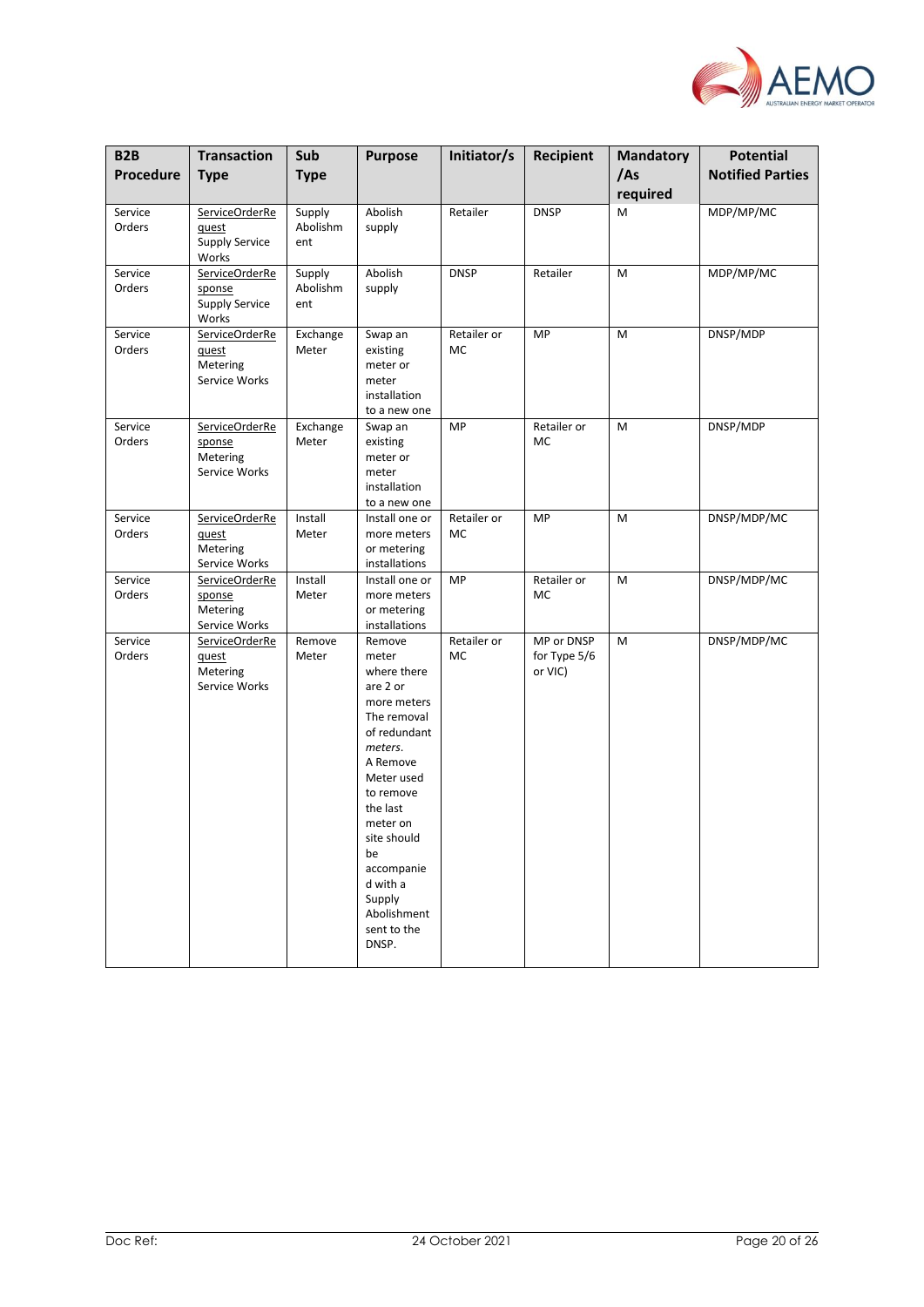

| B <sub>2</sub> B                                | <b>Transaction</b>                                    | Sub                            | <b>Purpose</b>                                                                                                                                                                                                                                                     | Initiator/s                                  | Recipient                                    | <b>Mandatory</b>                          | <b>Potential</b>        |
|-------------------------------------------------|-------------------------------------------------------|--------------------------------|--------------------------------------------------------------------------------------------------------------------------------------------------------------------------------------------------------------------------------------------------------------------|----------------------------------------------|----------------------------------------------|-------------------------------------------|-------------------------|
| Procedure                                       | <b>Type</b>                                           | <b>Type</b>                    |                                                                                                                                                                                                                                                                    |                                              |                                              | /As<br>required                           | <b>Notified Parties</b> |
| Service<br>Orders                               | ServiceOrderRe<br>sponse<br>Metering<br>Service Works | Remove<br>Meter                | Remove<br>meter<br>where there<br>are 2 or<br>more meters<br>The removal<br>of redundant<br>meters.<br>A Remove<br>Meter used<br>to remove<br>the last<br>meter on<br>site should<br>be<br>accompanie<br>d with a<br>Supply<br>Abolishment<br>sent to the<br>DNSP. | DNSP (type<br>$5/6$ or VIC)<br>or MP         | Retailer or<br>МC                            | M                                         | DNSP/MDP/MC             |
| Service<br>Orders                               | ServiceOrderRe<br>quest<br>Re-energisation            | Recipient<br>Discretion        | Re-Energise<br>the<br>customer<br>using<br>standard<br>practice                                                                                                                                                                                                    | Retailer                                     | DNSP or MP<br>or MC                          | M                                         | MDP/DNSP/MP/MC          |
| Service<br>Orders                               | ServiceOrderRe<br>sponse<br>Re-energisation           | Recipient<br>Discretion        | Re-Energise<br>the<br>customer<br>using<br>standard<br>practice                                                                                                                                                                                                    | DM or MP or<br>MC                            | Retailer                                     | M                                         | MDP/MP/MC               |
| Service<br>Orders                               | ServiceOrderRe<br>quest<br>De-energisation            | Recipient<br>Discretion        | De-Energise<br>the<br>customer<br>using<br>standard<br>practice                                                                                                                                                                                                    | Retailer                                     | DNSP or MP<br>or MC                          | M                                         | MDP/DNSP/MP/MC          |
| Service<br>Orders                               | ServiceOrderRe<br>sponse<br>De-energisation           | Recipient<br><b>Discretion</b> | De-Energise<br>the<br>customer<br>using<br>standard<br>practice                                                                                                                                                                                                    | DNSP or MP<br>or MC                          | Retailer                                     | M                                         | MDP/MP/MC               |
| Service<br>Orders                               | ServiceOrderRe<br>quest<br>Miscellaneous              | N/A                            | Request that<br>is not<br>covered by<br>another<br>service order                                                                                                                                                                                                   | Retailer or<br>DNSP or MP<br>or MDP or<br>МC | Retailer or<br>DNSP or MP<br>or MDP or<br>МC | As required                               | As agreed               |
| Service<br>Orders                               | ServiceOrderRe<br>sponse<br>Miscellaneous             | N/A                            | Request that<br>is not<br>covered by<br>another<br>service order                                                                                                                                                                                                   | Retailer or<br>DNSP or MP<br>or MDP or<br>МC | Retailer or<br>DNSP or MP<br>or MDP or<br>МC | As required                               | As agreed               |
| Customer<br>and Site<br>Details<br>Notification | CustomerDetail<br>sRequest                            | N/A                            | Request<br>from a DNSP<br>or an MP to<br>a Retailer to<br>supply the<br>Customer<br>and Life-<br>support<br>details                                                                                                                                                | DNSP or MP<br>or MC                          | Retailer                                     | M for DNSP<br>As required<br>for MP or MC | N/A                     |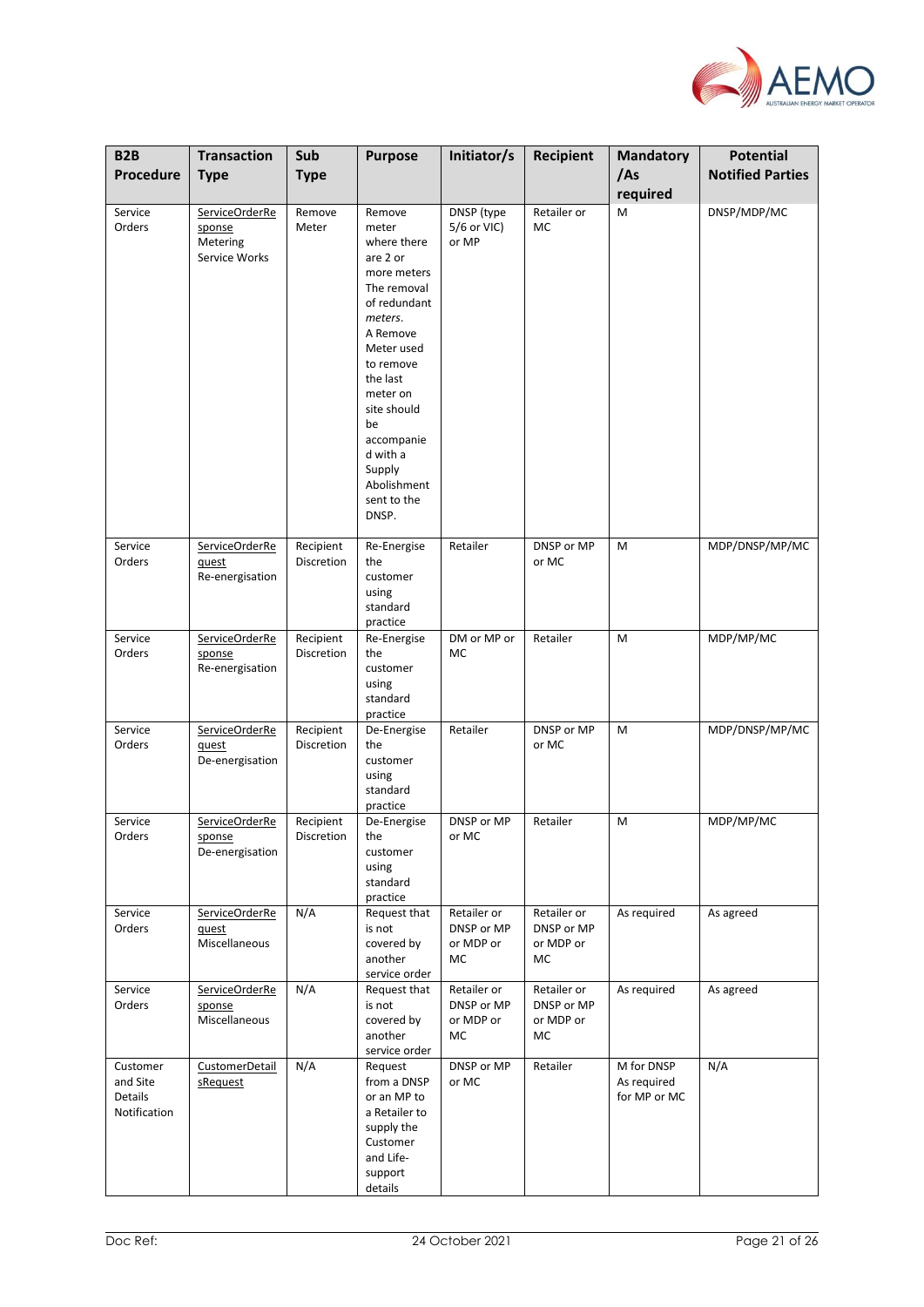

| B <sub>2</sub> B<br>Procedure                          | <b>Transaction</b><br><b>Type</b>                    | Sub<br><b>Type</b> | <b>Purpose</b>                                                                                                                                                                                                                                                                    | Initiator/s                        | Recipient                          | <b>Mandatory</b><br>/As                               | <b>Potential</b><br><b>Notified Parties</b> |
|--------------------------------------------------------|------------------------------------------------------|--------------------|-----------------------------------------------------------------------------------------------------------------------------------------------------------------------------------------------------------------------------------------------------------------------------------|------------------------------------|------------------------------------|-------------------------------------------------------|---------------------------------------------|
| Customer<br>and Site<br><b>Details</b><br>Notification | CustomerDetail<br>sNotification                      | N/A                | Customer<br>and Life<br>support<br>details<br>issued to<br>DNSP or MP<br>after update<br>or on                                                                                                                                                                                    | Retailer                           | DNSP and if<br>agreed MP<br>or MC  | required<br>M for DNSP<br>As required<br>for MP or MC | N/A                                         |
| Customer<br>and Site<br>Details<br>Notification        | SiteAccessRequ<br><u>est</u>                         | N/A                | request<br>Request<br>from a<br>Retailer to<br>obtain a<br>copy of the<br>Site access<br>and hazard<br>information.                                                                                                                                                               | Retailer or<br>MP or DNSP<br>or MC | Retailer or<br>MP or DNSP<br>or MC | As Required                                           | N/A                                         |
| Customer<br>and Site<br><b>Details</b><br>Notification | <b>SiteAccessNotifi</b><br>cation                    | N/A                | Publication<br>of Site<br>access and<br>hazard<br>information.<br>Typically this<br>is from a<br>Retailer to a<br>DNSP or MP<br>whenever<br>the data<br>changes, but<br>can also be<br>from a DNSP<br>or MP to a<br>Retailer<br>based on<br>receiving a<br>site access<br>request | Retailer or<br>DNSP or MP<br>or MC | DNSP or MP<br>or Retailer or<br>MC | As Required                                           | N/A                                         |
| One Way<br>Notifications                               | NoticeofMeteri<br>ngWorks                            | N/A                | Informs the<br>DNSP about<br>the details of<br>a recently<br>completed<br>metering<br>works                                                                                                                                                                                       | MP or MC                           | <b>DNSP</b>                        | As Required                                           | N/A                                         |
| One Way<br>Notifications                               | MeterFaultandl<br>ssueNotificatio<br>$\underline{n}$ | N/A                | Informs a<br>Retailer<br>about a<br>meter fault.<br>Can be from<br>an MP, MC<br>or a DNSP in<br>the case of<br>Type 5 and 6<br>meters                                                                                                                                             | MP or DNSP<br>or MC                | Retailer                           | As Required                                           | N/A                                         |
| One Way<br>Notifications                               | PlannedInterru<br>ptionNotificatio<br>n              | N/A                | Informs a<br>DNSP about<br>planned<br>interruptions<br>on the<br>network                                                                                                                                                                                                          | Retailer or<br>MC                  | <b>DNSP</b>                        | As Required                                           | N/A                                         |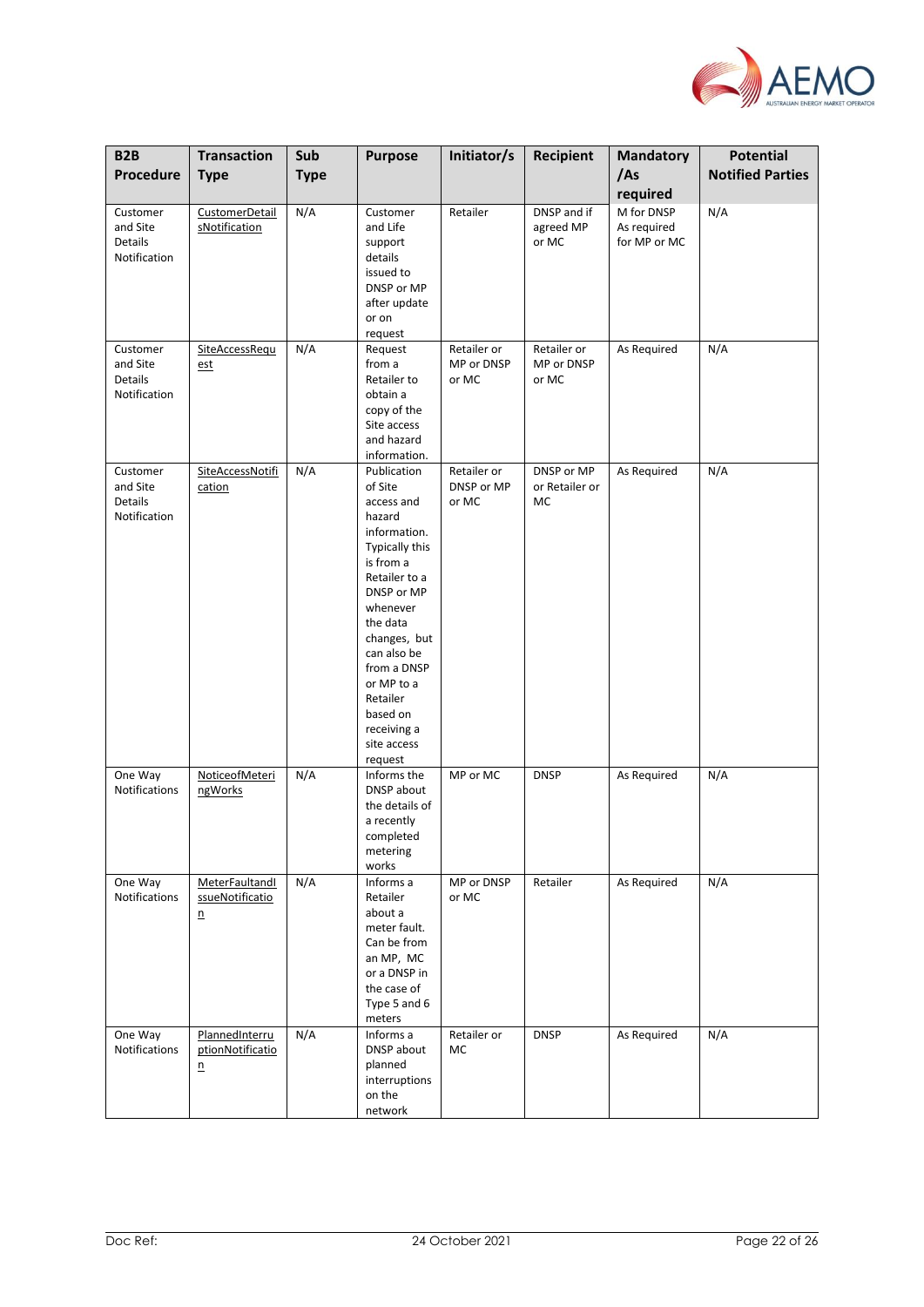

| <b>B2B</b><br>Procedure         | <b>Transaction</b><br><b>Type</b>  | Sub<br><b>Type</b> | <b>Purpose</b>                                                                                                                                                                                                 | Initiator/s                                         | Recipient                                       | <b>Mandatory</b><br>/As | <b>Potential</b><br><b>Notified Parties</b> |
|---------------------------------|------------------------------------|--------------------|----------------------------------------------------------------------------------------------------------------------------------------------------------------------------------------------------------------|-----------------------------------------------------|-------------------------------------------------|-------------------------|---------------------------------------------|
| One Way<br><b>Notifications</b> | NotifiedParty                      | N/A                | A special<br>purpose<br>transaction<br>used to<br>inform<br>Notified<br>parties of<br>the state of a<br>service order<br>process. (to<br>be tested<br>only if party<br>is going to<br>use this<br>transaction) | Retailer or<br><b>MC</b>                            | Any                                             | required<br>As Required | Any                                         |
| Meter Data<br>Process           | ProvideMeterD<br>ataRequest        | N/A                | Request to<br>provide<br>meter data                                                                                                                                                                            | Retailer or<br>DNSP or<br>MDP or<br><b>DRSP</b>     | <b>MDP</b>                                      | M                       | N/A                                         |
| Meter Data<br>Process           | ProvideMeterD<br>ataResponse       | N/A                | Response to<br>provide<br>meter data                                                                                                                                                                           | <b>MDP</b>                                          | Retailer or<br>DNSP or<br>MDP or<br><b>DRSP</b> | M                       | N/A                                         |
| Meter Data<br>Process           | VerifyMeterDat<br>aRequest         | N/A                | Request to<br>verify meter<br>data                                                                                                                                                                             | Retailer or<br>DNSP or<br>New MDP or<br><b>DRSP</b> | MDP or old<br><b>MDP</b>                        | M                       | N/A                                         |
| Meter Data<br>Process           | <b>VerifyMeterDat</b><br>aResponse | N/A                | Response to<br>verify meter<br>data                                                                                                                                                                            | <b>MDP</b>                                          | Retailer or<br>DNSP or<br>MDP or<br><b>DRSP</b> | M                       | N/A                                         |
| Meter Data<br>Process           | MeterDataNotif<br>ication          | N/A                | Provision /<br>delivery of<br>meter data<br>to market<br>participants                                                                                                                                          | <b>MDP</b>                                          | Retailer or<br>DNSP or<br>MDP or MC<br>or DRSP  | M                       | N/A                                         |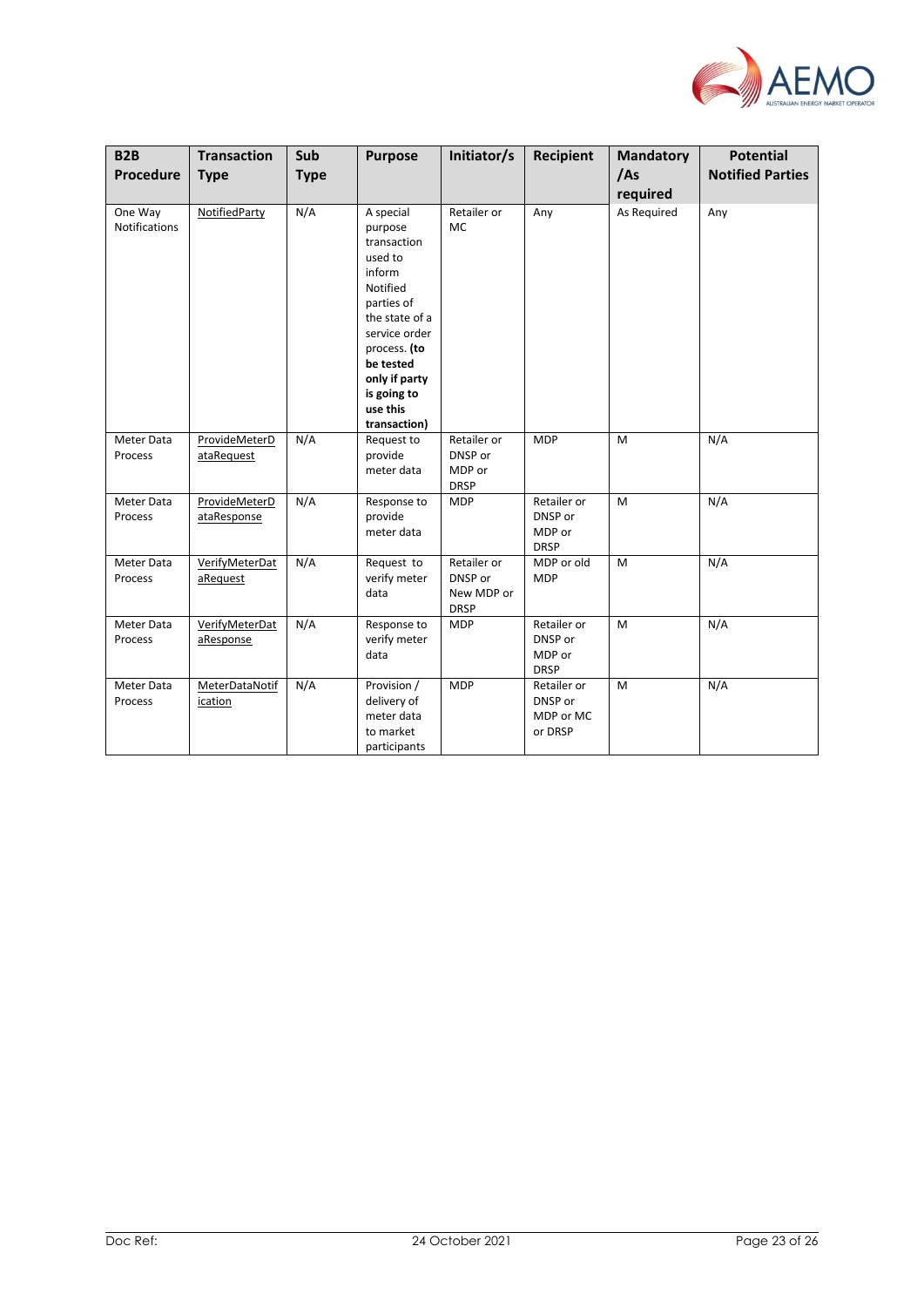

# **APPENDIX C. THIRD PARTY B2B PARTICIPANT ACCREDITATION CHECKLIST**

<span id="page-23-0"></span>

| <b>No</b>      | <b>Topic</b>     | <b>Description</b>                                                                                                                                                                                                                                                                                                                                                                                                                                                                                                                                                                                                                                                                                                                                                                    | <b>Applicant Response</b> |
|----------------|------------------|---------------------------------------------------------------------------------------------------------------------------------------------------------------------------------------------------------------------------------------------------------------------------------------------------------------------------------------------------------------------------------------------------------------------------------------------------------------------------------------------------------------------------------------------------------------------------------------------------------------------------------------------------------------------------------------------------------------------------------------------------------------------------------------|---------------------------|
| 1              | Entity           | If the applicant is an unincorporated partnership, please provide<br>evidence of the legitimacy of the partnership, such as a partnership<br>agreement.                                                                                                                                                                                                                                                                                                                                                                                                                                                                                                                                                                                                                               |                           |
| $\overline{2}$ | Entity           | If the applicant is part of a conglomerate or group of companies,<br>please provide a diagram detailing the relationships between the<br>applicant and each other member in the conglomerate or group.                                                                                                                                                                                                                                                                                                                                                                                                                                                                                                                                                                                |                           |
| 3              | <b>Resources</b> | Please provide a copy of the applicant's organisation chart and<br>position descriptions for each technical and management role.<br>Where the applicant forms part of a larger, unrelated business, the<br>organisation chart should focus on that part of the organisation that<br>is relevant to the type of application being made, and indicate how<br>that part of the organisation links back to the rest of the organisation.<br>For example, if a shopping centre owner/operator seeks to be<br>accredited and registered as an ENM, the organisation chart should<br>provide a granular picture of that part of the organisation proposed<br>to be providing embedded network management services, and<br>indicate the links back to the upper echelons of the organisation. |                           |
| $\overline{4}$ | Compliance       | Please provide a description of the applicant's compliance<br>management system, including copies of compliance policies and<br>procedures addressing relevant energy laws, safety and<br>environmental laws, workplace laws and other laws that are relevant<br>to the applicant's requested category of accreditation.                                                                                                                                                                                                                                                                                                                                                                                                                                                              |                           |
| 5              | Compliance       | Please provide details of compliance training undertaken by each<br>worker employed by the applicant, and all sub-contractor<br>employees. This includes records of relevant training undertaken<br>by individuals and the results of any testing.                                                                                                                                                                                                                                                                                                                                                                                                                                                                                                                                    |                           |
| 6              | Compliance       | How is worker/sub-contractor employee knowledge assessed in<br>relation to the NER and applicable procedures under the NER?                                                                                                                                                                                                                                                                                                                                                                                                                                                                                                                                                                                                                                                           |                           |
| $\overline{7}$ | Compliance       | In the last 7 years, has the applicant been the subject of an Australia<br>Energy Regulator (or any of its state-based predecessors)<br>investigation or ever been charged with offences against electricity<br>regulatory laws/rules/codes? If so, what were the outcomes?                                                                                                                                                                                                                                                                                                                                                                                                                                                                                                           |                           |
| 8              | Compliance       | Please provide a copy of the applicant's data retention policy and<br>procedures covering all aspects of data handling.                                                                                                                                                                                                                                                                                                                                                                                                                                                                                                                                                                                                                                                               |                           |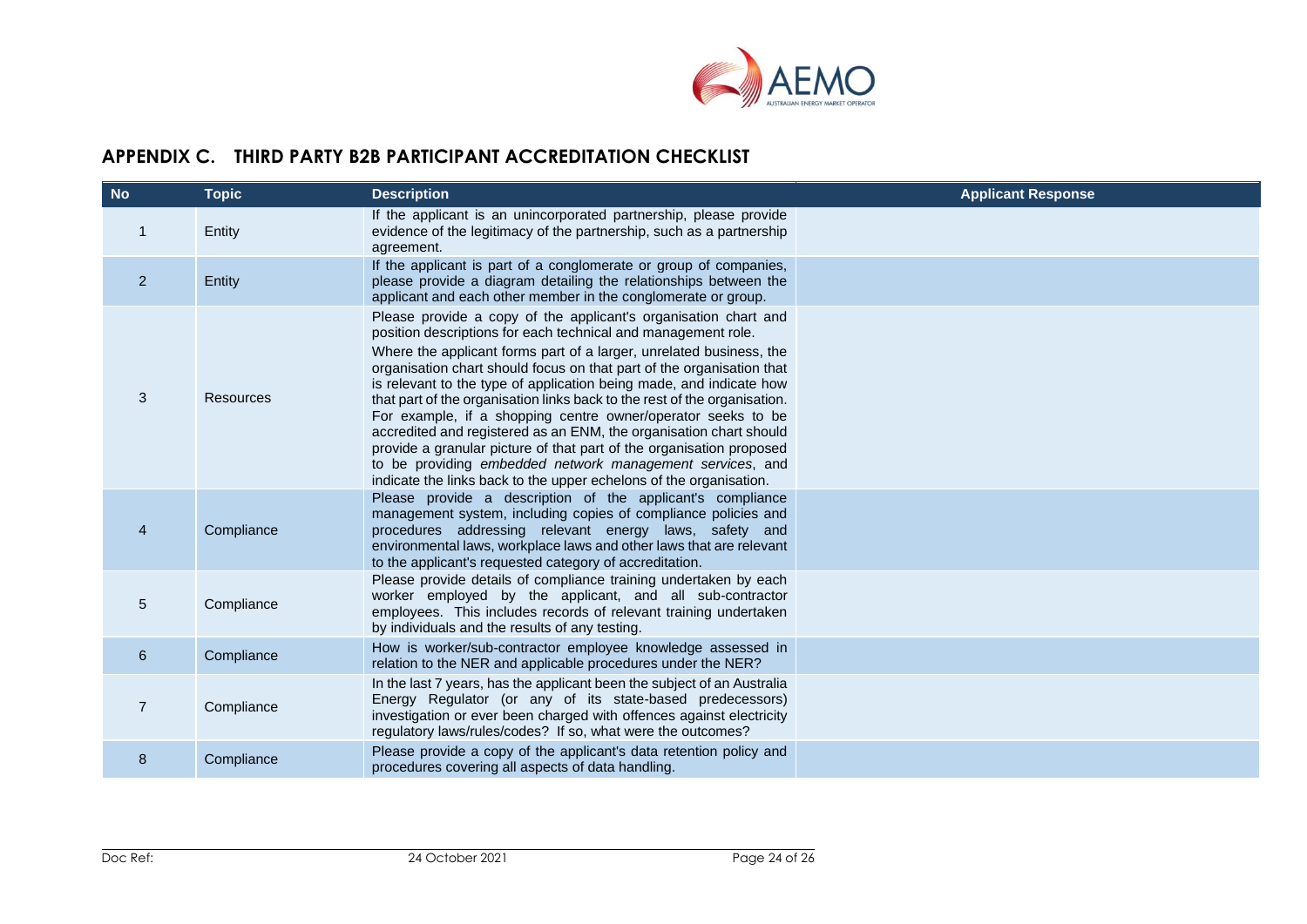

| $\boldsymbol{9}$ | Compliance             | Please provide a copy of the applicant's delegation policies or<br>manual, indicating how each worker and each sub-contractor's<br>employees are delegated the authority to perform functions under<br>the NER and each applicable procedure under the NER.                                                                                                       |  |
|------------------|------------------------|-------------------------------------------------------------------------------------------------------------------------------------------------------------------------------------------------------------------------------------------------------------------------------------------------------------------------------------------------------------------|--|
| 10               | Compliance             | Please provide a copy of the applicant's change management<br>policies and procedures. How are these audited?                                                                                                                                                                                                                                                     |  |
| 11               | <b>IT Systems</b>      | Please provide a description of the applicant's IT system<br>architecture, system capacity, scalability and interfaces between the<br>applicant's infrastructure and other relevant systems for all<br>transactions to the MSATS participant inbox, including relevant<br>diagrams and other supporting documentation.                                            |  |
| 12               | <b>IT Systems</b>      | Please provide a copy of relevant policies and procedures for the<br>back-up of data collected by the applicant's systems.                                                                                                                                                                                                                                        |  |
| 13               | <b>IT Systems</b>      | Please provide a copy of the applicant's IT policies and procedures<br>for secure access to systems, including read/write authorisations,<br>cyber security measures and virus defence strategies.                                                                                                                                                                |  |
| 14               | <b>IT Systems</b>      | Please provide a test summary report, associated test results and<br>certifications or accreditation for each system, including details of all<br>defects, workarounds for any outstanding defects in the applicant's<br>IT systems, including functional, end-to-end system and regression<br>testing, which has been formally approved by an authorised person. |  |
| 15               | <b>Risk Management</b> | Please provide a copy of the applicant's risk management policies<br>and procedures, anti-fraud and corruption policies and procedures.<br>How are these audited?                                                                                                                                                                                                 |  |
| 16               | Confidentiality        | Please provide a copy of the applicant's policies and procedures for<br>the handling of information that is confidential within the context of<br>Chapter 7 of the NER, and how the applicant will preserve the<br>confidentiality of that information.                                                                                                           |  |
| 17               | Confidentiality        | Please provide a copy of the applicant's confidential information<br>policy, privacy policy or any other relevant policy in the context of<br>the confidentiality of information under Chapter 7 of the NER,<br>policies and procedures on access to IT systems and access to the<br>applicant's work premises.                                                   |  |
| 18               | Confidentiality        | Please provide a copy of the applicant's policies and procedures<br>concerning third party access rights to metering data and NMI<br>standing data howsoever held by the applicant.                                                                                                                                                                               |  |
| 19               | Confidentiality        | Please confirm how the applicant will ensure that any overseas sub-<br>contractors have systems in place that comply with Australian<br>privacy laws.                                                                                                                                                                                                             |  |
| 20               | Confidentiality        | Does the applicant enter into individual contracts of employment<br>with its workers? If yes, please provide a sample indicating how<br>confidentiality is addressed in these contracts.                                                                                                                                                                          |  |